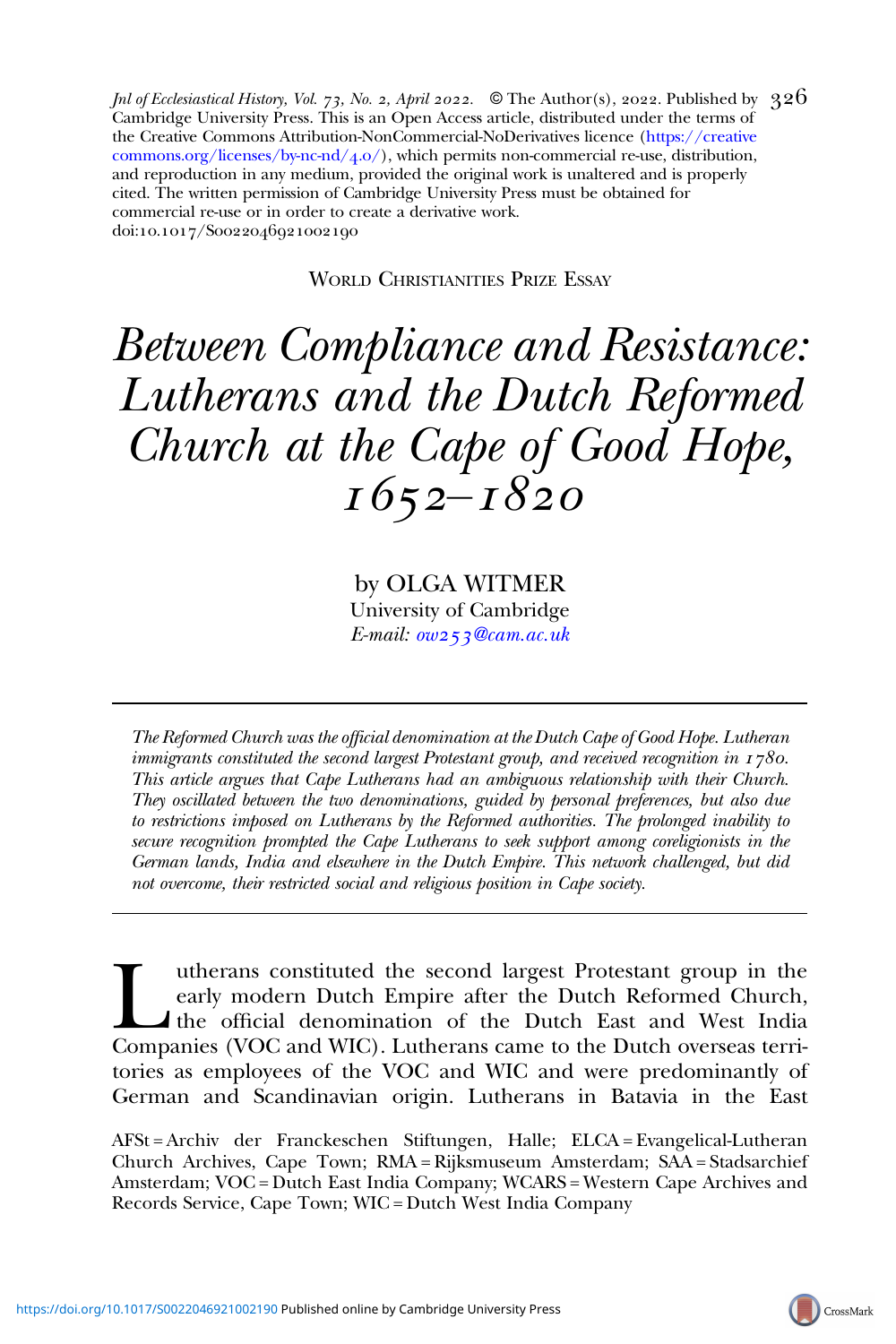Indies, and Berbice, Curaçao and Surinam in the Americas received recognition in the 1740s and 1750s, but their counterparts at the Cape of Good Hope only gained religious freedom in  $1780$  due to resistance from the colonial government and Reformed authorities. This article analyses the changing relationship between the Lutheran community and the Reformed Church at the Cape of Good Hope from  $1652$  to  $1820$ . The Reformed faith was the official religion under the VOC and retained its predominance until British rule in 1806. The Lutheran community sought recognition from the 1740s and grew to 1,000 members by 1776. In  $178$  they were permitted to form a recognised congregation, becoming the only denomination with this privilege during Dutch rule. Scholars have viewed Cape Lutheran activity as a process of growing group consciousness that culminated in a separate Church. This article argues instead that the Cape Lutherans had a more ambiguous relationship with their Church as they oscillated between the two denominations guided by personal preferences and the restrictions imposed on Lutherans by the Reformed authorities. Some Lutherans converted, whereas others upheld their faith at home or returned to the Reformed Church after sympathising with the Lutheran Church harmed their careers. As a result, Lutherans remained flexible in their religious affiliations until the early nineteenth century.

The evolving status of Lutheranism arose from local circumstances as well as the influence of Lutheran and Reformed support networks overseas. At the Cape, the Reformed Church endeavoured to maintain its dominance and persuaded the local government that unregulated Lutheran activity disturbed religious harmony in colonial society. The Lutherans meanwhile petitioned for recognition from  $1742$  and practised their faith in clandestine services and domestic worship. A group of families constituted the heart of this activism, and connected the larger Lutheran community to allies abroad. Both Protestant groups engaged ministers abroad to influence the position of the Cape Lutherans from afar. The Reformed Church mobilised the classis in Amsterdam to convince the Heren XVII, the directors of the VOC in the Dutch Republic, that Cape Lutherans should not receive recognition. The Cape Lutherans employed a similar strategy, encouraging the Lutheran Church in Amsterdam to intercede with the Heren XVII on their behalf. The activists also communicated with ministers from the Francke Foundations in Halle and its Danish-Halle Mission in India, and with Lutheran clergymen in the Dutch colonial city of Batavia. These foreign ministers advised on the petitions for recognition, organised clandestine religious services and supplied the

 $\frac{1}{1}$  John Hoge, Die geskiedenis van die Lutherse kerk aan die Kaap, Cape Town 1938; Johannes Wilhelm Pont, 'Het ontstaan van de Luthersche gemeente in Kaapstad', in Johannes Wilhelm Pont (ed.), Jaarboek der Vereeniging voor Nederlandsch-Luthersche Kerkgeschiedenis, Amsterdam 1910,  $87-125$ .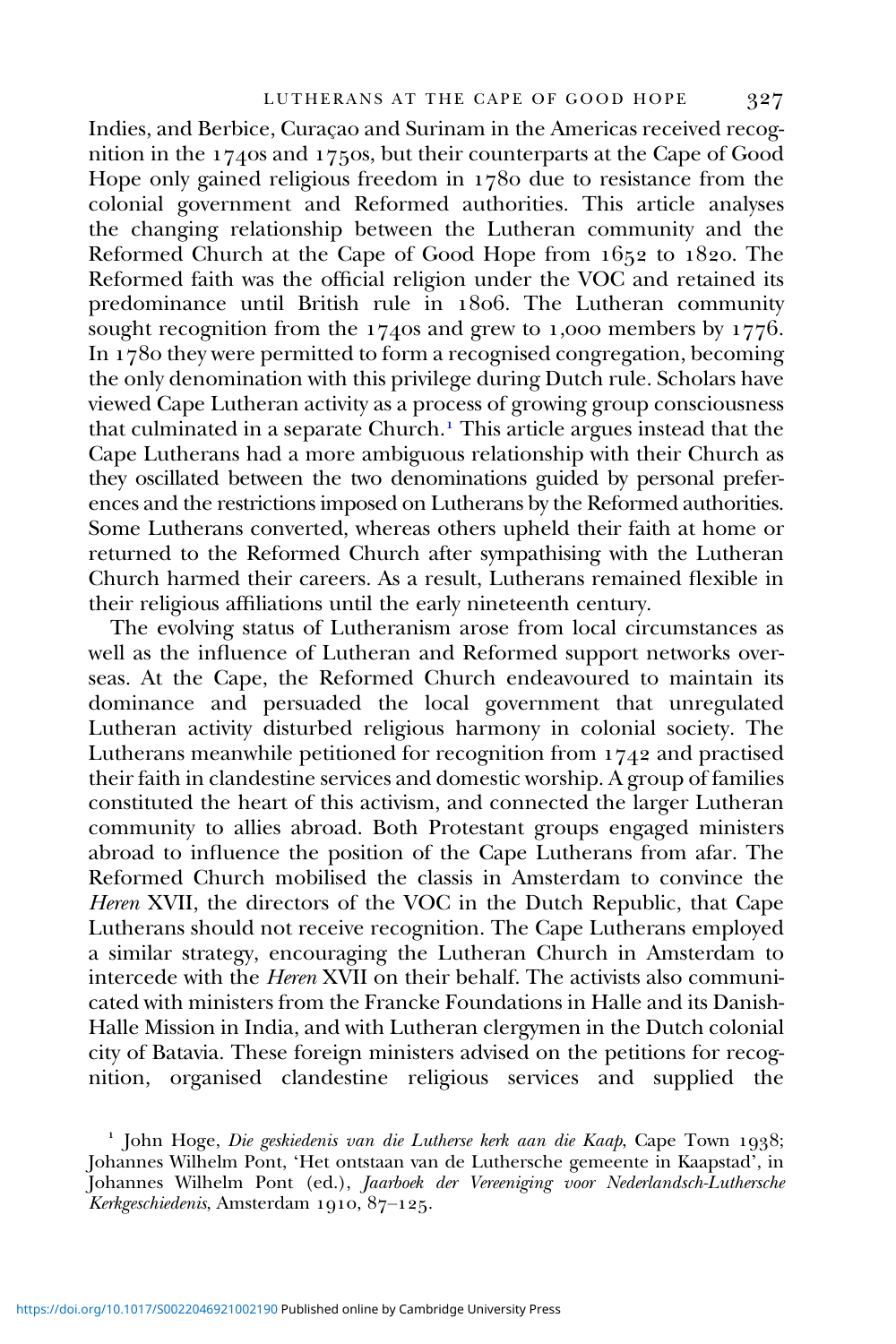community with books. Despite foreign assistance, Cape Lutherans received recognition nearly four decades later than their counterparts elsewhere in the Dutch Empire. This relatively late recognition was the result of local resistance by Reformed clergy and their influence within the Cape government. Meanwhile, Lutherans had to weigh the opportunities for clandestine worship provided by foreign ministers against potential damage to their social status. The decisions Lutherans made regarding their religious affiliations depended on their own wishes as well as the actions of other Protestant stakeholders at home and abroad.

The religious policy of the Dutch Republic has often been described as tolerant. This article invites the study of toleration and religious coexistence in the Dutch overseas territories. In contrast to the Dutch Republic, where the Reformed faith never became the state religion, territories under VOC control were subject to the Reformed Church, the official denomination of the Company. Recent scholarship has emphasised that the VOC actively promoted the Reformed faith<sup>2</sup> and sent nearly  $1,000$ ministers and several thousand lay-readers to the East Indies.<sup>3</sup> The second charter of the VOC, of  $1622-3$ , argued for the continuation of the VOC monopoly to protect the Reformed faith. The WIC similarly maintained a strong Reformed course in the Americas, as Danny Noorlander has shown, with the majority of its directors being full members of the Reformed Church who sat on ecclesiastical councils supervising religious policy in the colonies, most notably in Brazil.<sup>5</sup> The religious policy of the VOC included converting native peoples on Formosa, Ceylon and in the East Indies,  $6$  but equally targeted its European Catholic and Lutheran subjects. The VOC's stance towards the Lutheran populace, however, varied from territory to territory. The Cape developed a pattern of religious coexistence that differed from that in the Dutch Republic and the East Indies. In southern Africa, Lutheran life became characterised by religious mobility as Lutherans navigated between their restrictive local circumstances and the opportunities offered by contacts abroad. The Lutheran support

 $2$  Mark Häberlein, 'Protestantism outside Europe', in Ulinka Rublack (ed.), The Oxford handbook of the Protestant Reformations, Oxford 2017, 353; Gerrit Schutte, 'Neerlands India: de wereld van de VOC, Calvinistisch en multi-cultureel', *Historia* xlvii/1 (2002), 163, 168–71.

<sup>3</sup> Charles Boxer, *The Dutch seaborne empire, 1600*–1800, London 1965, 133.<br><sup>4</sup> Gerrit Schutte, 'De kerk onder de Compagnie', in Gerrit Schutte (ed.), *Het Indisch Sion: de Gereformeerde kerk onder de Verenigde Oost-Indi* 

 $5$  Danny L. Noorlander, "For the maintenance of the true religion": Calvinism and the directors of the Dutch West India Company', *Sixteenth Century Journal* xliv/1 (2013),<br>  $77-9, 83, 85-6, 92.$ <br>
<sup>6</sup> Chin Hein by: The class of the United States of the Century Journal xliv

Chiu Hsin-hui, The colonial 'civilising process' in Dutch Formosa,  $1624 - 1662$ , Leiden– Boston 2008, 189-202; Charles Parker, 'Converting souls across cultural borders: Dutch Calvinism and early modern missionary enterprises', Journal of Global History  $viii/1$  (2013), 50-71.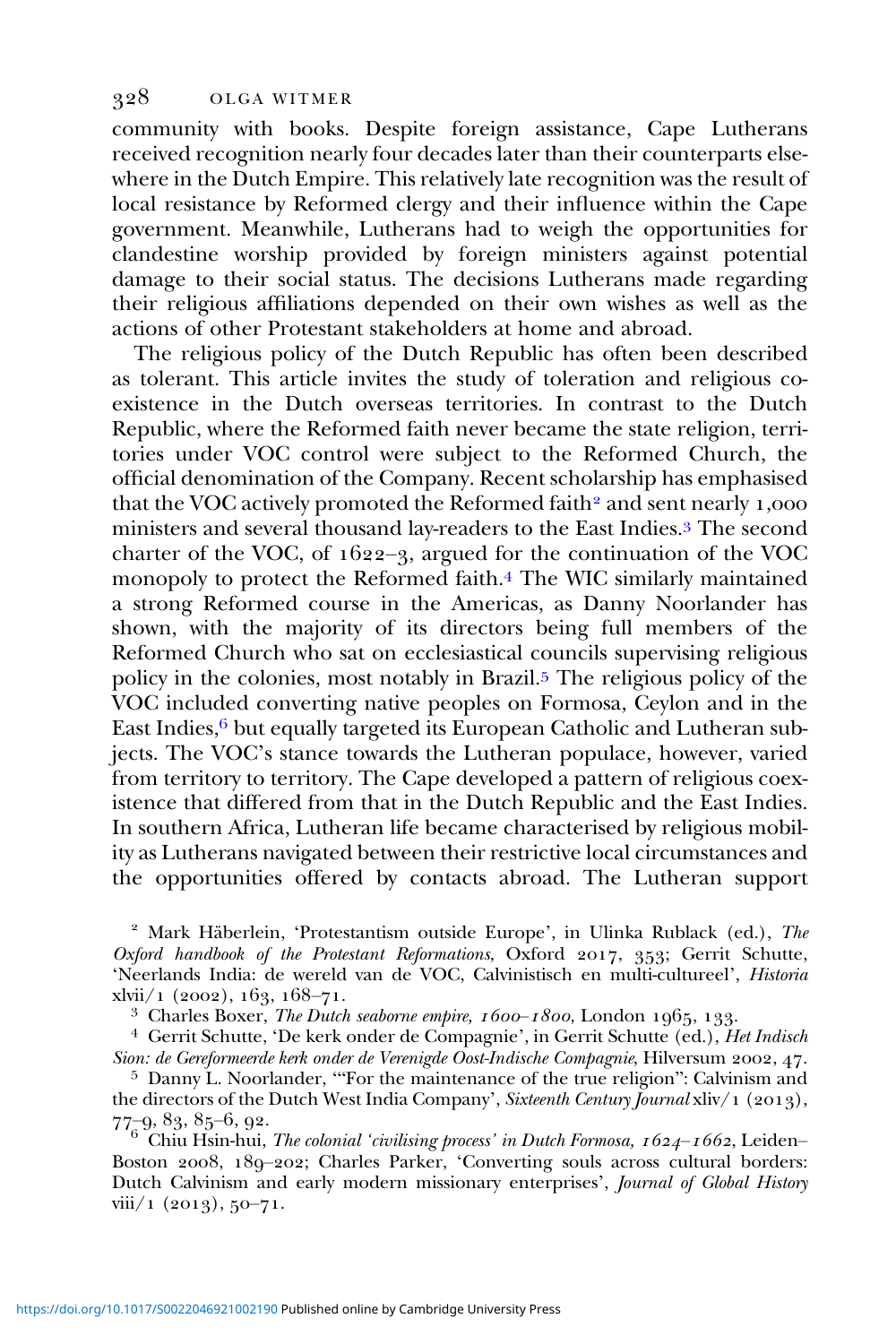network challenged, but did not overcome, the restricted social and religious position of Lutheranism in Dutch colonial society.

This article contributes to the scholarship on the role of Christianity among Europeans in the Dutch colonial world, and argues that behind the VOC's official Reformed façade lay a more religiously diverse European population which negotiated its status with the help of various branches of Protestantism, both locally and abroad. Drawing from new primary sources from ecclesiastical and institutional archives in South Africa, the Netherlands and Germany, this article identifies three phases of Lutheran interaction with the Reformed faith: a phase of compliance from  $1652$  to  $1740$ , a phase of resistance from  $1741$  and a third phase from the 1780s until the early nineteenth century when Cape Lutherans secured recognition but increasingly returned to the Reformed Church.

#### Tacit compliance with the Reformed Church,  $1652 - 1740$

For the first ninety years of Dutch rule, most Lutherans tacitly accepted the privileged position of the Reformed Church. Lutherans had been present at the Cape since the foundation of a maritime replenishment station there in  $1652$ , but could not hold separate services. They did not come forward as a group requesting recognition prior to the  $1740s$  as the community was too small and, as one of the community leaders put it in  $1742$ , in the previous ninety years there were not enough affluent members among the community to maintain a minister.7 From the 1730s Germans formed the majority of newly arriving VOC employees and part of the community's older generation transitioned from the ranks of sailors and soldiers to become high Company officials and affluent landowners, reaching the social and financial standing that could warrant a request for a separate minister.

The Reformed Church strengthened Christian unity by accepting Lutherans into its congregation, but only if they adhered to Reformed principles. The first Reformed church council, installed in  $1665$  and acting under the supervision of the Amsterdam classis,<sup>8</sup> admitted Lutherans to communion<sup>9</sup> but the practice had apparently ceased by  $1714$  when several Lutherans requested the eucharist.<sup>10</sup> On the advice of the classis, the Reformed Church in Cape Town investigated their views on 'essential

<sup>7</sup> Johannes Needer, Daniel Pfeil, Henning Joachim Prehn, Johann Lorenz Bestbier and Jacob van Rheenen to Wilhelm August Klepperbein,  $26$  June 1742, ELCA, IEG005, fo. 32.<br><sup>8</sup> Ad Biewenga, *De Kaap de Goede Hoop: een Nederlandse vestigingskolonie, 1680–1730*,

Amsterdam 1999, 119.<br><sup>9</sup> Resolution of the Reformed church council, 23 Dec. 1665, in *Bouwstoffen voor de* 

geschiedenis der Nederduitsch-gereformeerde kerken in Zuid-Afrika, ed. Cornelius Spoelstra,<br>Amsterdam 1906–7, ii. 256.

<sup>10</sup> Reformed church council to the Amsterdam classis, 29 May 1714, ibid. i. 133-4.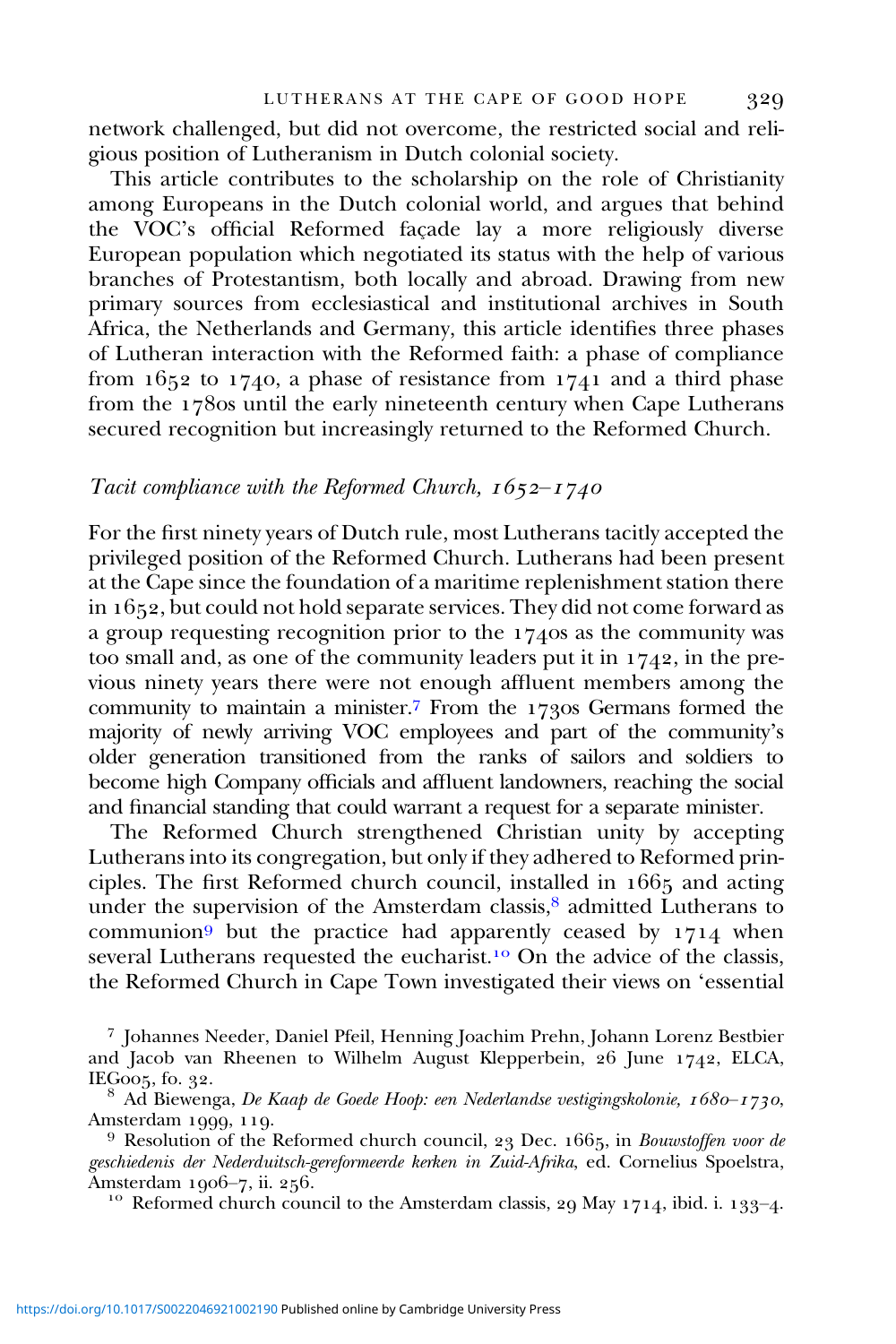parts of the religion' first since 'there are currently many hiding among the brethren of the Augsburg Confession who differ from us on more issues than just Holy Communion'.<sup>11</sup> During a formal examination, the church council and elders tested whether prospective members agreed with the Reformed view on justification. Unsurprisingly, this measure deterred the Lutherans, and initially none of them attended communion services any more.<sup>12</sup> Lutherans received the eucharist in Cape Town and the inland districts of Stellenbosch and Drakenstein only several years later.<sup>13</sup>

Attending the communion service was not the same as becoming a member (lidmaat) of the Reformed Church. It was only possible to fully join after proving confirmation of faith (*belijdenis*), or submitting an attestation from a Reformed Church in Europe.<sup>14</sup> Not everyone at the Cape desired to subject themselves to these examinations or met the requirements. Less than half of the European population were church members,  $15$  a lower figure than that in the Dutch Republic.<sup>16</sup> A handful of Lutherans became members of the Reformed Church.<sup>17</sup> The most obvious motive was a genuine affinity with the Reformed faith. But for some Lutherans at the end of the seventeenth century, this was the only available form of Christian worship; a necessary evil, better than no worship at all. For most Lutherans, the Reformed faith played a central role in their lives upon marriage. As they had nearly all come to the Cape as single men and then married Reformed women, these immigrants joined their spouse's church to solemnise their marriages and baptise and catechise their children. Lutherans who joined in this way were seen as model integrators. By the early  $173$  os the Reformed Church was satisfactorily informing the classis that the Lutherans 'listen diligently to the gospel and have educated their children in the true Reformed faith'.<sup>18</sup> As a result, the Reformed congregation in Cape Town had grown to 300 members, many of whom were Lutherans and their offspring.<sup>19</sup>

 'Wesentlijke stucken des geloofs', 'dat onder de Broederen van d'Augsburgsche Confessie thans veele verschuylen, die in meer pointen, als over het stuk van het H. Avondmael, van ons verschillen': Amsterdam classis to the Reformed church

<sup>12</sup> Reformed church council to the Amsterdam classis,  $31$  Mar. 1716, ibid. i. 135.<br><sup>13</sup> Reformed church council to the Amsterdam classis, 4 Dec. 1721, ibid. i. 145; reso-<br>lution of Drakenstein, 1 Dec. 1720, ii. 439.

<sup>14</sup> Biewenga, *De Kaap de Goede Hoop*, 174–5.<br><sup>16</sup> Schutte, 'Neerlands India', 166.<br><sup>17</sup> Hoge, *Lutherse kerk*, 24; Reformed church council to the Amsterdam classis, 24 Jan.

1776, Bouwstoffen, i. 436; resolution of Drakenstein, 1 Dec. 1720, ii. 439; resolution of 't Land van Waveren, 7 Oct. 1775, ii. 484.

<sup>18</sup> 'dat ze heel neerstig zich tot het gehoor van het Evangeliwoord begeeven, en hunne kinderen in de waere Gereformeerde godsdienst laeten opvoeden': Reformed church council to the Amsterdam classis, 5 May 1734, *Bouwstoffen*, i. 174 –5.

<sup>19</sup> Reformed church council to the Amsterdam classis,  $8$  Aug.  $1731$ , ibid. i.  $166$ ;  $31$ Mar. 1716, i. 136.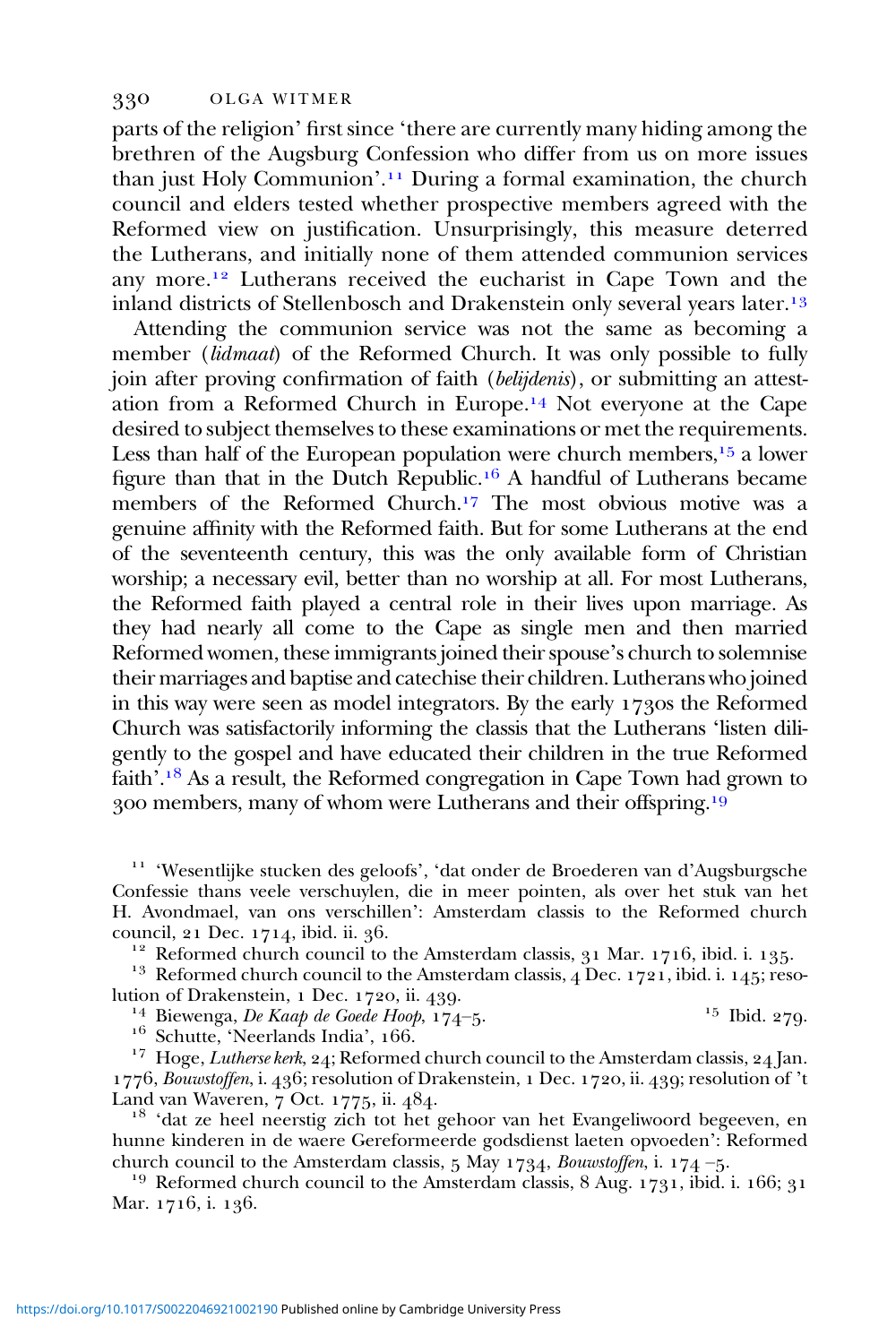Cape Lutherans were a heterogeneous group and modelled their religious affiliation around their preferences and liberties. While part of the Lutheran population converted, another group returned to Europe for religious reasons. In 1706 two ministers of the Danish-Halle Mission, Bartholomäus Ziegenbalg and Heinrich Plütschau, visited the Cape on their way to India and observed a group of Lutherans who did not practise their religion:

We hoped that we should have met with, among the Christians here, such Souls, as might have a true Hunger and Thirst after the Word of God; most of them being German Lutherans, left without a Minister: but hitherto we find little among 'em .... Everyone pretends he cannot serve God so well in these parts, as in his own Country; and so they think they had rather put it quite off, till they came home again.

The missionaries correctly deduced that part of the Lutheran population was unwilling to worship in the Reformed tradition, but mistakenly interpreted this as a lack of zeal. On the contrary, 'many hundreds' of Lutherans, as the German surgeon Christoph Frick stated in 1685, wanted to leave the Dutch East Indies just to practise their religion again.<sup>21</sup> Frick himself declined an advantageous alliance with the daughter of a Cape German for this reason and returned to Europe.<sup>22</sup> In the late eighteenth century nearly all of the militia and sailors at the Cape were Lutherans. Yet, according to one of the community leaders, Tobias Christian Rönnenkamp, many returned after their contracts expired in order to freely practise their beliefs.<sup>23</sup> In  $1776$ Rönnenkamp met August Schreiber from Holstein, who had sold his possessions and was about to leave the colony. Schreiber said he wanted to 'serve the Lord', which he had not been able to do at the Cape. With tears in his eyes, he confided to Rönnenkamp:

Truly, Sir! Believe me as an honest man – I want to spend all that I have on a minister, but we will never get one, those people [the Reformed] … are against it as you know; should I, now that I am old and alone, continue to live like a Beast, no! I will return to my country, and I wish I was already there, because I long to die a Christian, and I do not see any possibility to do so here.<sup>24</sup>

<sup>20</sup> Original emphasis. Bartholomäus Ziegenbalg and Heinrich Plütschau, *Propagation* of the Gospel in the East: being the account of the success of two Danish missionaries, lately sent to

East-Indies for the conversion of the heathens in Malabar, London 1709, 10.<br><sup>21</sup> 'viel hundert': Christoph Frick, *Christoff Frikens Ost-Indianische Räysen und Krieges-*<br>22 Ibid. 282–3.

<sup>23</sup> Tobias Christian Rönnenkamp to Ericus Fredericus Alberti, 25 May 1776, ELCA,

IEG005, fos 215–16.<br><sup>24</sup> 'zijn God met rust en vreede in zijn Land te kunnen dienen', 'met de Tranen in d'oogen daar bij voegende, "waaragtig myn Heer! Gelooft mij als een eerlyk man – ik wil gaarne al mijn have en goed besteeden voor een Predikant, maar die zullen wij nooijt krijgen, dat volk /: wie hij daar meede meende, zal UwelEerw: wel kunnen begrijpen:/ is er immers tegen, sal ik nu ik oud en alleen ben, langer als een Beest leven, neen! Ik ga na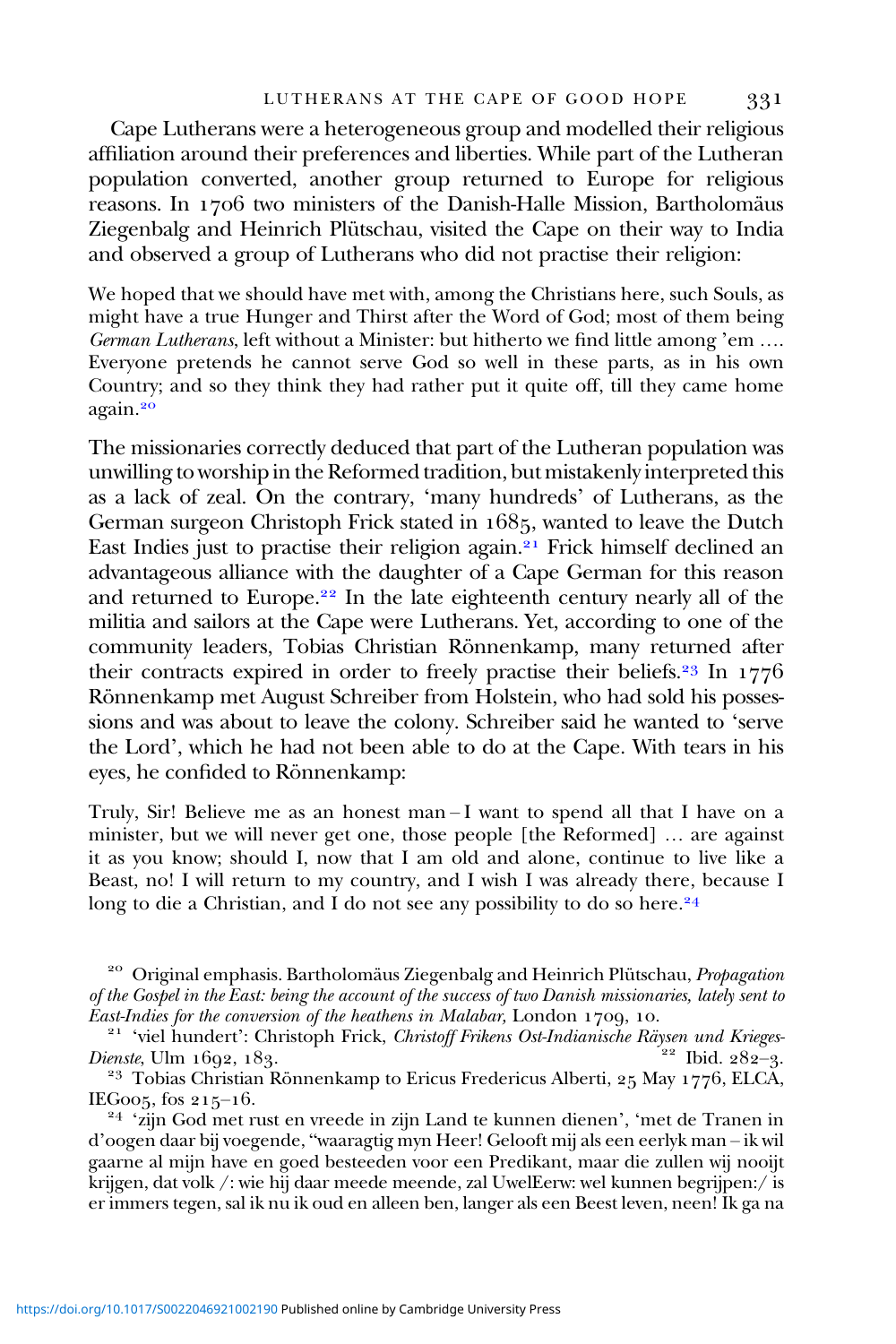Not all Lutherans who wished to return were able to do so. Practical reasons, fear of the dangerous return voyage and rumours about a lack of employment in the German lands dissuaded Lutherans from leaving. As a result, a third group of Lutherans, who settled in the colony permanently, integrated both faiths into their lives. This group attended services in the Reformed Church while they practised their Lutheran faith in the domestic sphere.<sup>26</sup> It was this group of Lutherans that began the petitions for recognition towards the mid-eighteenth century.

# $Resistance, 1741-79$

The Lutheran population of the seventeenth-century Cape had been small and unorganised. During the eighteenth century, migration from the Holy Roman Empire to the Cape soared. The Lutheran populace increased from 500 individuals in  $\frac{1}{1741^{27}}$  to 'at least 1,000' in  $\frac{1}{1776}$ , excluding the dispersed inland population.<sup>28</sup> The steady immigration also added arrivals who were not yet incorporated into the Reformed Church. In the 1740s and 1750s Lutherans in other parts of the Dutch Empire received recognition, and in  $1741$  the Danish king, at the suggestion of the Danish-Halle Mission,<sup>29</sup> asked the Dutch States-General to extend this religious freedom to the Cape Lutherans. The growing Lutheran presence and formation of Lutheran congregations elsewhere in the Dutch Empire spurred an elite group to petition for recognition. This delegation initially consisted of Company officials, burghers and artisans, but soon the group decided to include the signatures of lowerranking individuals such as soldiers as well.<sup>30</sup> The delegation drew support from a community diverse in geographical and socio-economic backgrounds: Company officials from the city, farmhands and landowners in rural districts, and itinerant sailors and soldiers. In  $1742$  the delegation submitted their first request for recognition to the local government. They asked for their own minister to 'freely practise their

mijn Land, en wenschte wel dat ik er al was, want ik verlang als een Christen te ste[r]ven,

<sup>25</sup> See Frick, *Ost-Indianische Räysen*, 183.<br><sup>26</sup> For an analysis of clandestine Lutheran activity in the Cape Colony see Olga Witmer, 'Clandestine Lutheranism in the eighteenth-century Dutch Cape Colony', *Historical Research* xciii/260 (2020), 309–32. <sup>27</sup> Hoge, *Lutherse kerk*, 30.

 $^{28}$  'ruim 1000 Perzoonen': Cape Lutherans to the Lutheran Church in Amsterdam,  $^{25}$  May 1776, ELCA, CCM001, fo. 18.

<sup>29</sup> Gotthilf August Francke to Christoph Theodosius Walther,  $7$  Sept. 1740, AFSt/M 1 H 1b: 19; Needer to Hermanus van Garel,  $[15$  Apr. 1745], SAA, 213/1350.<br><sup>30</sup> For the signatories and their professions see Hoge, *Lutherse kerk*, 32–3.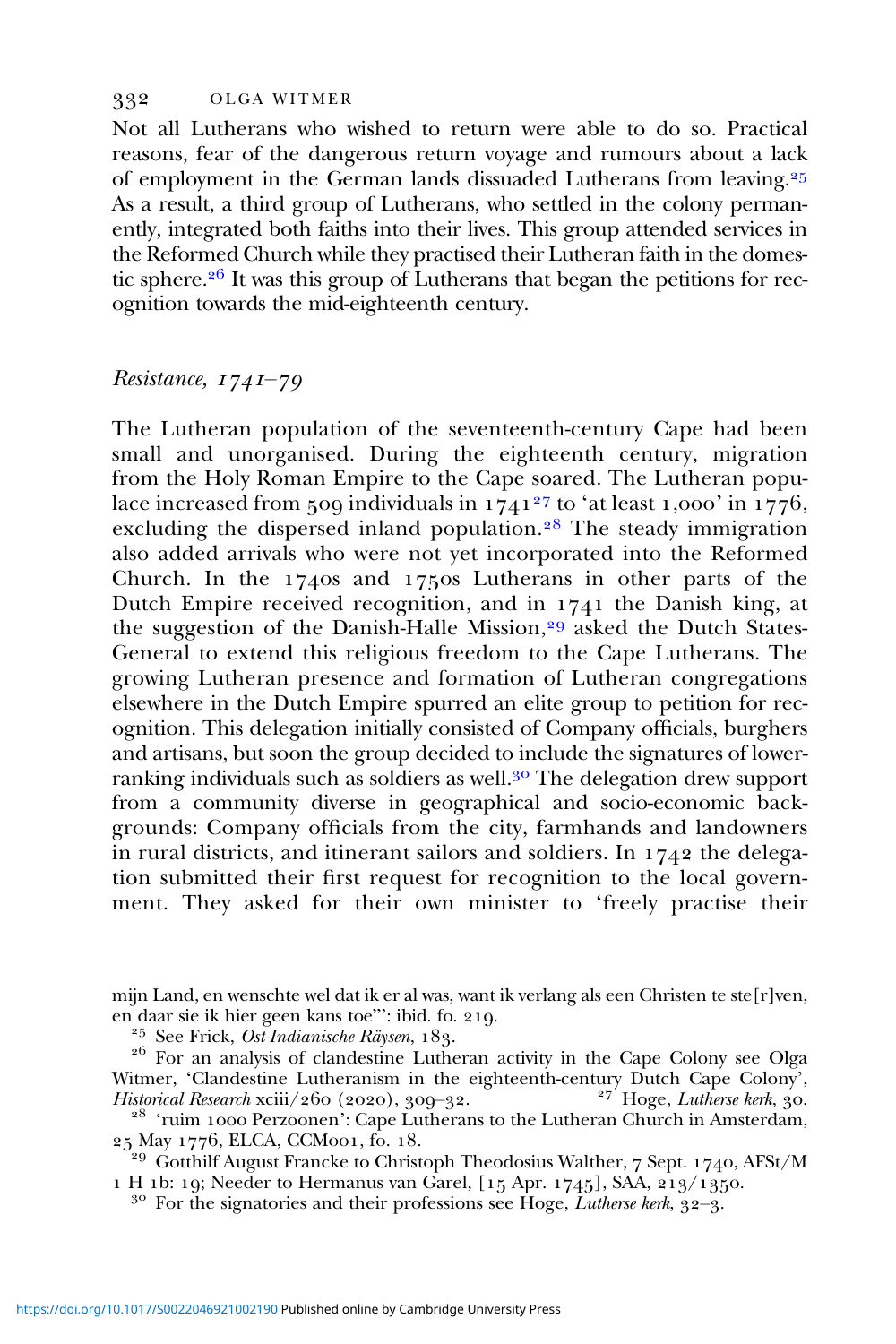religion' $31$  'in the same way as has been allowed in the United Netherlands'.<sup>32</sup> The demand for equality aimed at imperial equality with Lutherans under Dutch control, rather than equality with the Reformed.<sup>33</sup>

It took longer to realise equal religious coexistence at the Cape than in other Dutch overseas territories. Cape Lutherans received formal freedom of religion together with Batavia in  $1742$  to make the territories attractive for a larger number of Europeans. $34$  While the decree took effect in Batavia, local resistance from the Reformed clergy and their contacts within the government delayed implementation of the proclamation in southern Africa. Governor Hendrik Swellengrebel (s.  $1789-51$ ) and his successor Ryk Tulbagh (s.  $1751-71$ ) were brothers-in-law to the Reformed minister François le Sueur, who actively campaigned against the Lutheran cause. According to a contemporary tale, Tulbagh maintained that he would never authorise a Lutheran church 'as long as he still had one eye open'.<sup>35</sup> Swellengrebel, in contrast to Tulbagh, sympathised with the petitioners, but tempered his support with his family relationship to Le Sueur. Swellengrebel initially met the Lutheran delegates in private, but their conversations remained moot. He confessed that he could personally tolerate a Lutheran minister, but was not willing to convince the Heren XVII since counterparts in the Dutch Republic suspected him of sympathising with the Lutherans.<sup>36</sup> Swellengrebel permitted the petitioners to send their request to the Heren XVII for consideration, but could do little to sway government opinion towards religious freedom. Besides backing by the governors, the Reformed Church also found support with the Amsterdam classis which lobbied the *Heren* XVII on their behalf.<sup>37</sup> The local Reformed clergy and their connections in the Dutch Republic were fundamental in delaying religious freedom at the Cape. The first Lutheran petition of  $1742$  and the subsequent petitions submitted in  $1743$ ,  $1751$  and  $1753$  all proved unsuccessful.

<sup>31</sup> 'om haare openbaaren godsdienst vreijelijk te kunnen oeffenen': resolution of 19 June 1742, WCARS, C 120, fos 192 –210.

32 'al[s] se door de gunst van Haar Moogende de Heeren Staaten Generaal der Vrije Vereenigde Neederlanden aldaar gepermitteerd werden': resolution of  $14$  Feb. 1743, WCARS, C 121, fos 114 –55.

 $33$  The Lutherans obtained full equality in  $1804$  after a new church order took force under the Batavian colonial government.

<sup>34</sup> Jan Ernst Heeres, 'De "consideratiën" van Van Imhoff', *Bijdragen tot de Taal-, Land-*<br>en Volkenkunde van Nederlandsch-Indië  $lxy/4$  (1912), 540–1.

<sup>35</sup> 'Zo lang zijn eene oog nog openstond': Christian Heinrich Friedrich Hesse, 'Eenige nawijzingen betrekkelijk de oprichting en den tegenwoordigen toestand der Evang.-Luth. gemeente aan Cabo de Goede Hoop', in Johannes Wilhelm Pont (ed.), Jaarboek der Vereeniging voor Nederlandsch-Luthersche Kerkgeschiedenis, Amsterdam<br>1916, 187. – <sup>36</sup> Needer to Van Garel, 20 Apr. 1748, SAA, 213/1350.

<sup>37</sup> Reformed church council to the Amsterdam classis,  $7 \text{ June } 1742$ , Bouwstoffen, i. 193.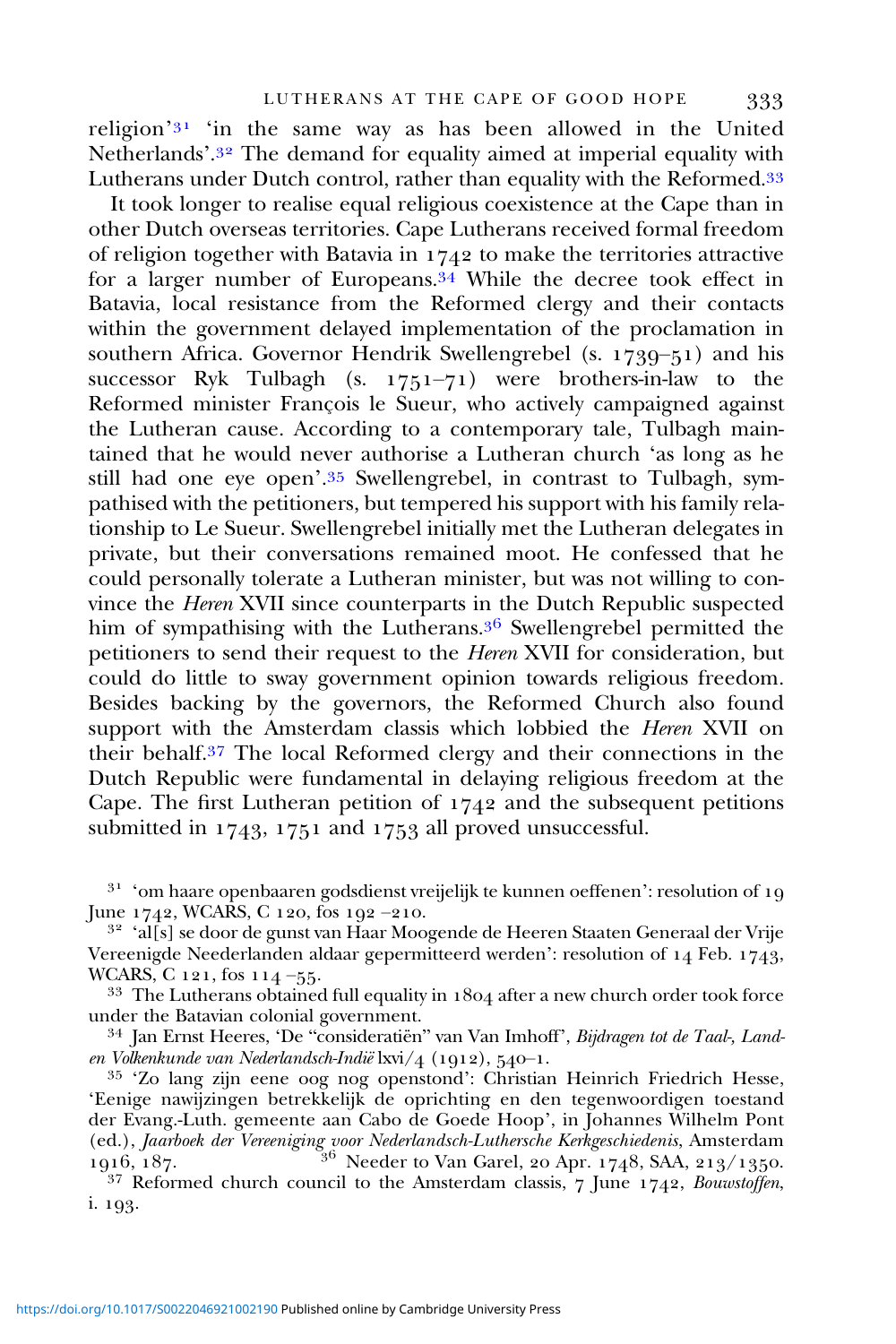Cape Lutherans established their own support network with ministers in Amsterdam, Halle, Tranquebar and Batavia throughout the eighteenth century to aid their restricted position. Established Lutheran Churches in Amsterdam and Batavia acted as advisors. The Francke Foundations in Halle were a centre of Pietism, an influential movement within the wider Protestant population at the Cape towards the late eighteenth century. A few colonists came into contact with the Francke Foundations in Europe and maintained ties with them after moving to southern Africa. Ministers of the Danish-Halle Mission visited the Cape en route to Tranquebar in India. Ministers in these four places supplied the Cape Lutherans with books, provided pastoral support and instructed them on how they should petition for freedom of religion. The core of this network was a group of Cape Lutheran activists who enabled religious activity for the larger community. The Dutch immigrant Johannes Needer, a leading figure in the  $1740s$ , corresponded with ministers in Amsterdam and organised large-scale Lutheran book imports.<sup>38</sup> Cape Lutherans corresponded most intensely with the Lutheran Church in Amsterdam. Contacts began in  $1741$  on the initiative of Cape Lutherans, followed by an official correspondence a year later. Amsterdam lobbied the Heren XVII, searched for suitable clergymen for the Cape congregation and informed them of the status of coreligionists elsewhere in the Dutch Empire. A group of mainly German-speaking families maintained contacts with German Lutheran ministers of the Francke Foundations and the Danish-Halle Mission. The Francke Foundations and the Danish-Halle Mission supplied books and maintained direct links with followers of German Pietistic traditions within the Lutheran population. Contacts in Batavia informed Cape Lutherans about their counterparts in the largest Dutch settlement in Asia. Batavians sent copies of their minutes and resolutions, and the Lutheran pastor Jan Brandes, who assumed his post in  $1778$ , exchanged letters with his friends in southern Africa. Besides his letters to the Lutheran minister Andreas Lutgerus Kolver, he also advised Rönnenkamp on church matters such as the baptism of children from Reformed-Lutheran families.<sup>39</sup> These connections with ministers abroad proved vital in sustaining Lutheran activism at the Cape during the period of unsuccessful petitioning and resistance.

Contacts with foreign ministers also enabled clandestine Lutheran activity.<sup>40</sup> As consecutive unsuccessful petitions left the Lutherans without a church for longer than anticipated, the community organised unofficial

 $^{38}\,$  Needer to Van Garel, [15 Apr. 1745], SAA, 213/1350; Needer, Pfeil, Jan Hendrik Hop, Prehn, Bestbier and Van Rheenen to Simon Plaet and Matthias Herbst, 20 Mar.  $1743$ , ELCA, IEGoos, fos 70–1.

 $^{39}$  Kladbrievenboek Jan Brandes, 1780-5, RMA, NG-1985-7-6-8; 1785-7, NG-1985-7-6-9. The set of the See Witmer, 'Clandestine Lutheranism'.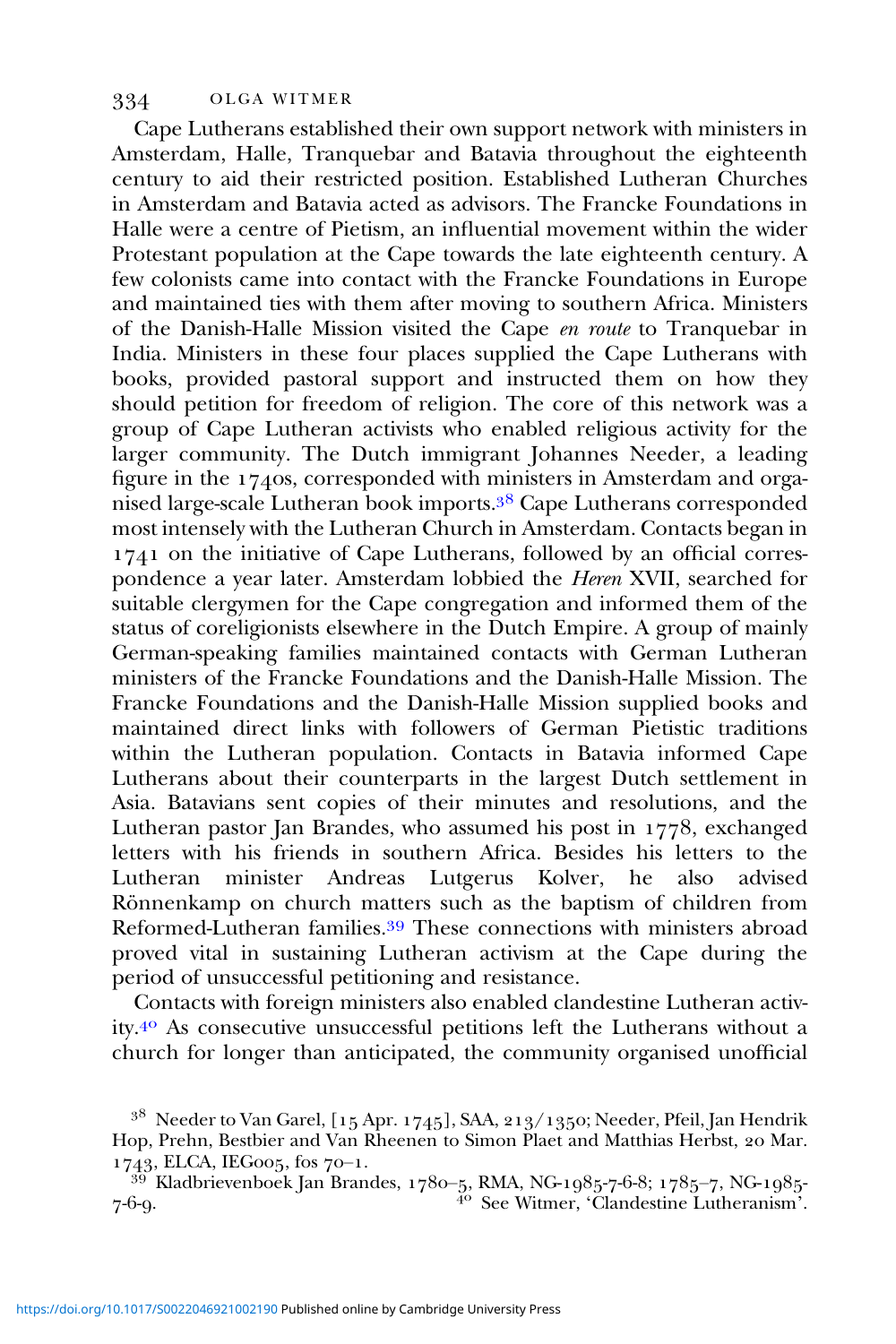services whenever suitable clergymen visited the Cape. The first to hold group worship was Georg Schmidt, a missionary of the Moravian Church, who evangelised the African Khoekhoen population from  $1737$  to 1744.<sup>41</sup> Schmidt regularly visited Lutherans for pastoral care and organised small-scale gatherings.<sup>42</sup> From the 1730s, Cape Lutherans asked ministers travelling to or from Asia to lead religious services. These ministers were chaplains of the Danish and Swedish East India Companies, missionaries of the Danish-Halle Mission and Lutheran ministers destined for Batavia. The ministers preached, administered communion and confirmed new members. In  $1776$  between 800 and 900 people attended a service organised by a visiting minster, and more than  $\frac{1}{200}$  received communion. <sup>43</sup> The services initially took place in the houses of prominent Lutherans, who converted a room into a place of worship.<sup>44</sup> The community congregated in a building that resembled a proper church from  $1776$  when the affluent wine producer Martin Melck and his wife Anna Margaretha Hop bequeathed to the community a building which was provisionally disguised as a wine storehouse, but had the interior of a church (see [Figure](#page-10-0)  $_1$ ).<sup>45</sup> The Lutheran services held there and in other private establishments were not genuinely clandestine. The government begrudgingly allowed Lutheran services as long as they were conducted by visiting ministers and therefore occurred infrequently. The ministers also first had to obtain the governor's permission.  $4^6$  By allowing intermittent worship, the government could keep the community

 $4<sup>1</sup>$  Schmidt baptised five Khoekhoen in 1742 after receiving a letter of ordination from Nicolaus Zinzendorf. The Cape government subsequently forbade Schmidt from baptising any more Khoekhoen, but he was allowed to continue his other religious work. Meanwhile, the Cape government enquired with the Heren XVII whether they would permit Schmidt to continue his baptisms. Schmidt lost courage and suffered from loneliness, and he decided to leave the colony in  $1744$ : Das Tagebuch und die Briefe von Georg Schmidt, dem ersten Missionar in Südafrika,  $1737-1744$ , ed. J. L. Hattingh and Henry C. Bredekamp, Bellville 1981, 360, 484, 486. <sup>42</sup> Ibid. 486. Hattingh and Henry C. Bredekamp, Bellville 1981, 360,  $484$ ,  $486$ .  $4^{2}$  Ibid.  $486$ .<br><sup>43</sup> Cape Lutherans to the Lutheran Church in Amsterdam, 25 May 1776, ELCA,

CCM001, fo. 19.<br><sup>44</sup> Johann Friedrich König and Friedrich Wilhelm Leidemann travel diary, in

J. G. Knapp (ed.), Einhundert und achte Continuation des Berichts der Königlich-Dänischen Missionarien in Ost-Indien, Halle 1770, AFSt/M 2 E 38: 2; Carl Peter Thunberg, Travels at the Cape of Good Hope, ed. Vernon S. Forbes, trans. Jalmar Rudner and Ione

<sup>45</sup> WCARS, CJ 2673, no. 18, 6 Apr. 1774; CJ 2673, no. 16, 8 June 1776.<br><sup>46</sup> Henricus Hollenhagen to the Lutheran Church in Amsterdam, 1 Apr. 1760, SAA, 213/1350; Wilhelm Jacob Müller and Christoph Samuel John travel diary, AFSt/M 2 E 34, fo. 42; Johann Friedrich König and Friedrich Wilhelm Leidemann travel diary, in Einhundert und achte Continuation des Berichts der Königlich-Dänischen Missionarien in Ost-Indien,  $1768$ , AFSt/M  $2$  E  $38:2$ ; Christian Pohle travel diary, in Gottlieb Anastasius Freylinghausen (ed.), Neuere Geschichte der evangelischen Missions-Anstalten zu Bekehrung der Heiden in Ostindien xix, Halle  $1779, 857$ , AFSt/M  $2 E 18$ : 1.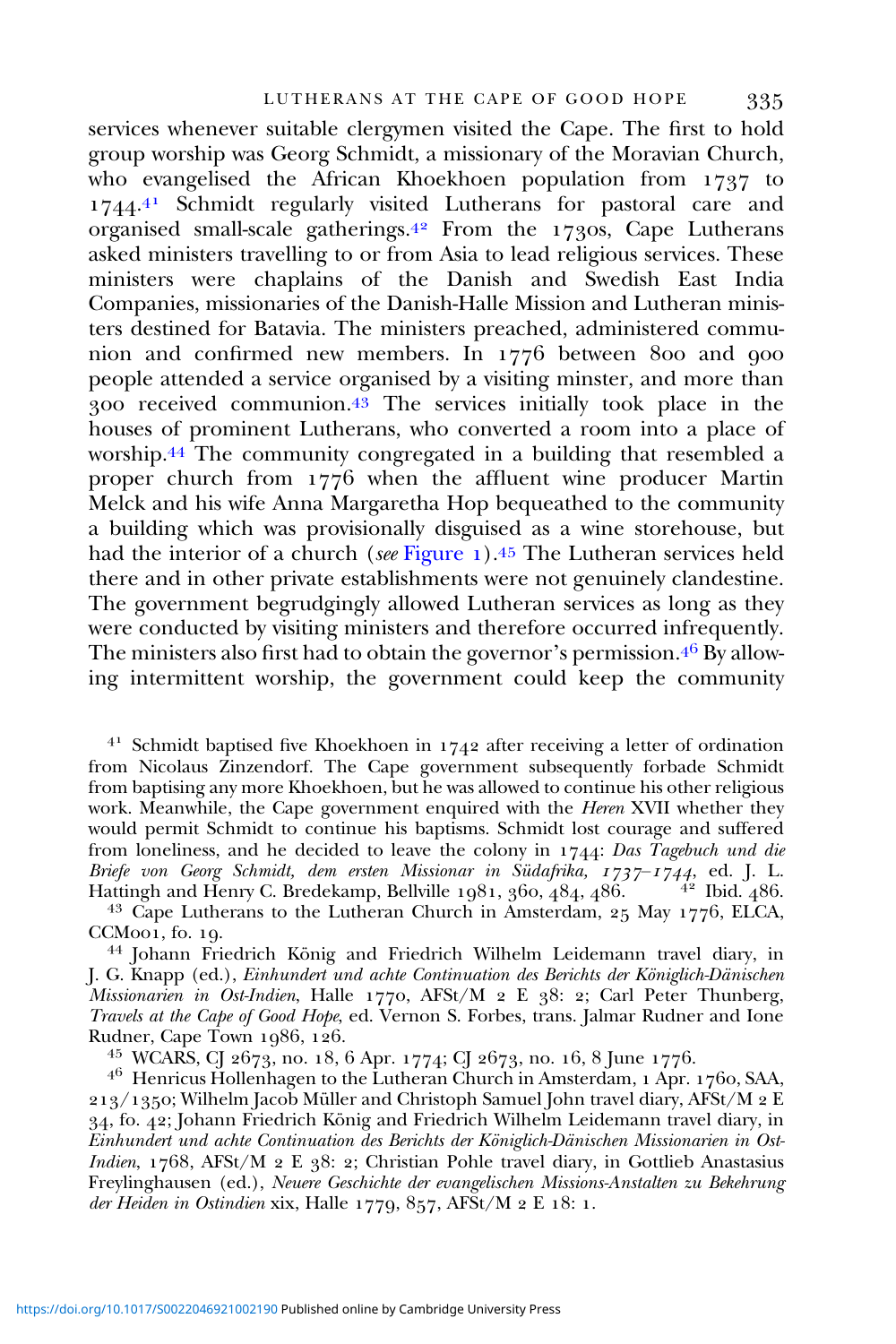<span id="page-10-0"></span>

Figure 1. The clandestine Lutheran church,  $c$ .  $1777$ : Johannes Schumacher, 'View of Cape Town' (detail). Reproduced by kind permission of the Swellengrebel Archive, St Maarten (NL), F I-60.

subordinate to the Reformed Church. While such clandestine services sustained Lutheran activity, they inadvertently gave the government a reason to postpone religious freedom.

The Lutheran petitions, book distributions and clandestine services eroded the initially peaceful relations between the Lutherans and the Reformed Church. In  $1750$  the Reformed Church observed the ambiguous religious affiliations among the Lutherans and wondered whether those 'who, in all respects, stay true to their own teachings' may receive communion.<sup>47</sup> The Amsterdam classis wanted to prevent hostile relations between the two denominations and recommended that Lutherans should still receive the eucharist.<sup>48</sup> The Reformed Church and Cape government also preferred united worship as they believed a separate Lutheran Church would deepen the growing confessional and societal divide. The Reformed Church argued that granting the Lutherans religious freedom would lead to discord within mixed confessional families.<sup>49</sup> The Church was also concerned that its membership would decline if children were

<sup>&</sup>lt;sup>47</sup> 'blijvende in alle opzigte bij hare aangenomene leere': Reformed church councils to the Amsterdam classis, 22 June 1750, *Bouwstoffen*, i. 236.

<sup>&</sup>lt;sup>48</sup> Amsterdam classis to the Reformed church councils, 12 Jan. 1751, ibid. ii. 95–6; Reformed church councils to the Amsterdam classis, 2 Feb. 1752, i. 247.

<sup>&</sup>lt;sup>49</sup> Reformed church council to the Amsterdam classis,  $\frac{7}{1}$  [une  $\frac{1742}{1742}$ , ibid. i. 193.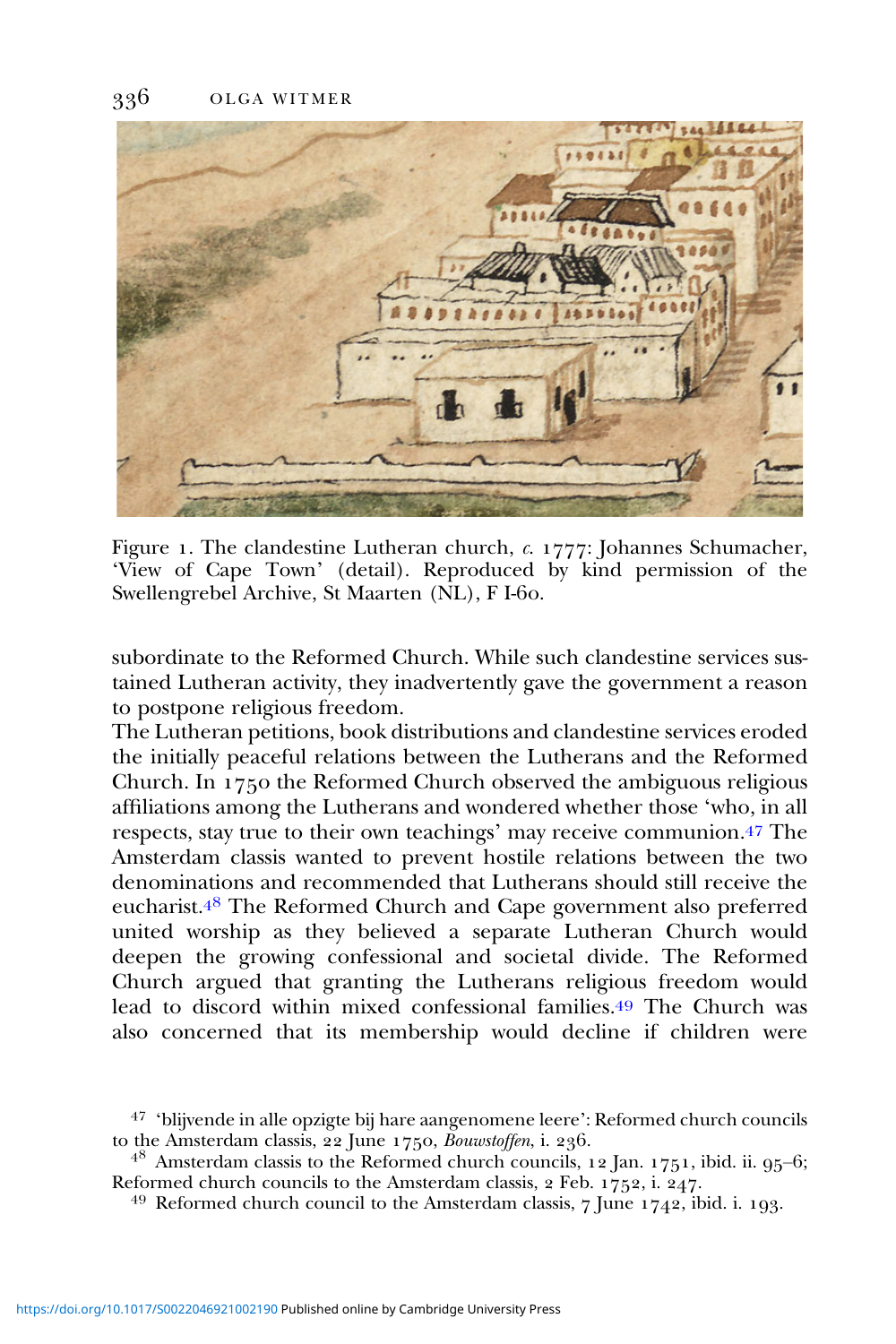raised in the religion of their Lutheran fathers.<sup>50</sup> Otto Friedrich Mentzel, a German VOC official who lived at the Cape in the 1730s, confirmed:

All Christian children born in this country are baptised and taken into the Reformed Church. Nevertheless, should a Lutheran Evangelical Church be set up and a minister appointed, I have no doubt, that all descendants of Lutherans, who had not yet become communicants of the Reformed Church would become members of the Lutheran Church, and the Reformed Congregation might then number little more than a third of the whole community.

The growing Lutheran zeal in the colony particularly alarmed the Reformed Church as it contrasted with the limited devotion of some Reformed churchgoers. Until the late eighteenth century, the Cape was not an exemplary religious society. Membership of the Reformed Church was not mandatory: around 1700, only 8 per cent of the free adult population of Cape Town were church members and in Stellenbosch membership fluctuated between 16 and 27 per cent from 1695 to 1726.<sup>52</sup> When the Reformed VOC minister François Valentyn visited the Cape in 1714, he observed that only forty men and forty-eight women attended the communion service. No official from the Cape government took part in the service, nor were any of them church members. He feared that 'inland it may not be expected to be one-half so good', and concluded that the local clergymen had made little progress among the inhabitants, 'due in no wise to faltering of their zeal, but to the stupidity and indolence of the Burghers. I perceived also, that there are many Lutherans among the Servants'.<sup>53</sup> When Gustaaf Willem Baron van Imhoff, governor-general of the Dutch East Indies, conducted an official inspection of the Cape in  $1743$ , he concluded to his amazement that the colony was a 'congregation' of blind heathens rather than a colony of Europeans and Christians'.<sup>54</sup> In response to Van Imhoff's recommendations, the government built new churches in the inland districts, but the Reformed church councils

 $5^{\circ}$  Reformed church council to the Amsterdam classis, 3 Feb. 1757, ibid. i. 268-9; Reformed church councils to the classes in Delft and Schieland,  $18$  Apr.  $1757$ , i.  $271$ ; Reformed church council to the Amsterdam classis, 7 Jan. 1766, i. 309; reso-<br>lution of 19 June 1742, WCARS, C 120, fos 192–210.

 $^{51}$  Otto Friedrich Mentzel, A geographical and topographical description of the Cape of Good Hope, trans. Harry Mandelbrote, Cape Town 1921, i. 130.

 $\frac{5^2}{ }$  Gerrit Schutte, 'Between Amsterdam and Batavia: Cape society and the Calvinist Church under the Dutch East India Company', Kronos xxv  $(1998-9)$ , 39; Biewenga, De

Kaap de Goede Hoop, 177.<br><sup>53</sup> François Valentyn, *Beschryvinge van de Kaap der Goede Hoope*, ed. Edith Raidt and<br>Roland Raven-Hart, Cape Town 1973, ii. 259.

<sup>54</sup> 'dat het aldaer eerder na eene versaameling van blinde heijdenen als naa eene colonie van Europeërs en Christenen komt te gelijken': resolution of  $14$  Feb. 1743, WCARS, C  $121$ , fos  $114-55$ .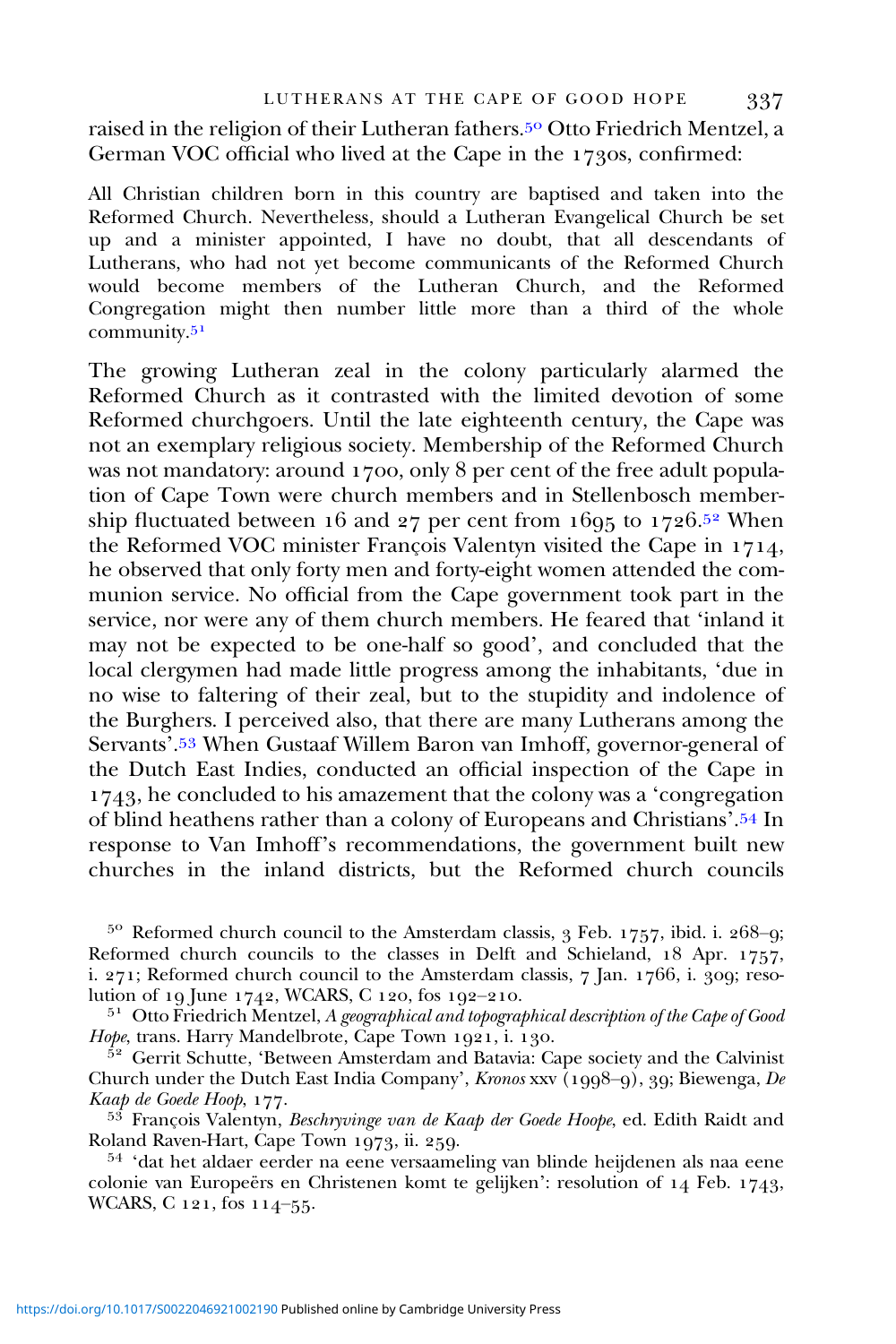continued to lament the limited devotion and disinterest of its members. The Cape government, too, was concerned about the state of the Reformed religion in the colony and issued decrees against drinking, working and selling goods on Sundays.<sup>56</sup> Such official complaints about a perceived lack of religious zeal were, of course, by no means unique to the Cape and can be found in contemporary sources in Europe and North America. They also have to be interpreted as sources produced by clergy and officials in favour of extending the prominence of Reformed Christianity. Still, in the case of the Cape, these statements reflect a contrast in engagement between the Reformed and Lutheran communities. It was only towards the end of the eighteenth century that a religious revival brought about a rise in domestic piety, especially among the Reformed.<sup>57</sup>

There was an additional reason why the Reformed Church wanted to prevent a Lutheran minister from taking office. The Lutheran populace was overwhelmingly non-Dutch, consisting mainly of Germans and a few Scandinavians. Congregants sang in German<sup> $58$ </sup> and held religious services in Dutch or German.<sup>59</sup> When a church was finally opened,  $\overline{81}$  per cent of its members were German immigrants.<sup>60</sup> The Reformed Church may have wanted to prevent these immigrants from nurturing a separate national and linguistic identity. $61$  The Reformed Church therefore closely watched the contacts of the Lutheran community with foreign ministers who could sustain beliefs from the migrants' places of origin. As we have seen, the Lutherans had strong connections with the Francke Foundations and the Danish-Halle Mission. The Reformed Church condoned services led by Hallensian ministers and had noticed a few Lutheran books circulating in the colony, which they suspected Halle had provided.<sup>62</sup> Yet the Church did not know that the connections with Halle and its mission went even deeper as the spiritual support in letters and the majority of the regular book supplies escaped the eyes of the Reformed authorities.

The superficial knowledge that the Reformed Church and local government had gathered about the Cape-Halle-Tranquebar network was

<sup>55</sup> Reformed church council to the Amsterdam classis,  $27$  Feb.  $1765$ , *Bouwstoffen*, i. 305;  $24$  Feb. 1770, i. 322.

<sup>56</sup> Resolution of 11 Dec. 1787, WCARS, C 176, fos 228–65.<br><sup>57</sup> Robert Ross, *Beyond the pale: essays on the history of colonial South Africa*, Hanover–<br>London 1993, 78.

 $5^8$  Lutheran church council to the Lutheran Church in Amsterdam, 29 Jan. 1781,

ELCA, IEG005, fo. 319.<br><sup>59</sup> Cape Lutherans to the Lutheran Church in Amsterdam, 25 May 1776, ELCA, CCM001, fo. 13.<br><sup>60</sup> Hoge, *Lutherse kerk*, 222–31.

<sup>61</sup> Note Pont, 'Luthersche gemeente', 102–3; Robert Ross, *Status and respectability in the Cape Colony*,  $1750-1870$ : *a tragedy of manners*, Cambridge 2004, 104.

 $t_{\text{P}}$  Resolution of Drakenstein,  $8$  June 1732, Bouwstoffen, ii.  $451$ ; Reformed church council to the Amsterdam classis,  $5$  May  $1734$ , i.  $174$ .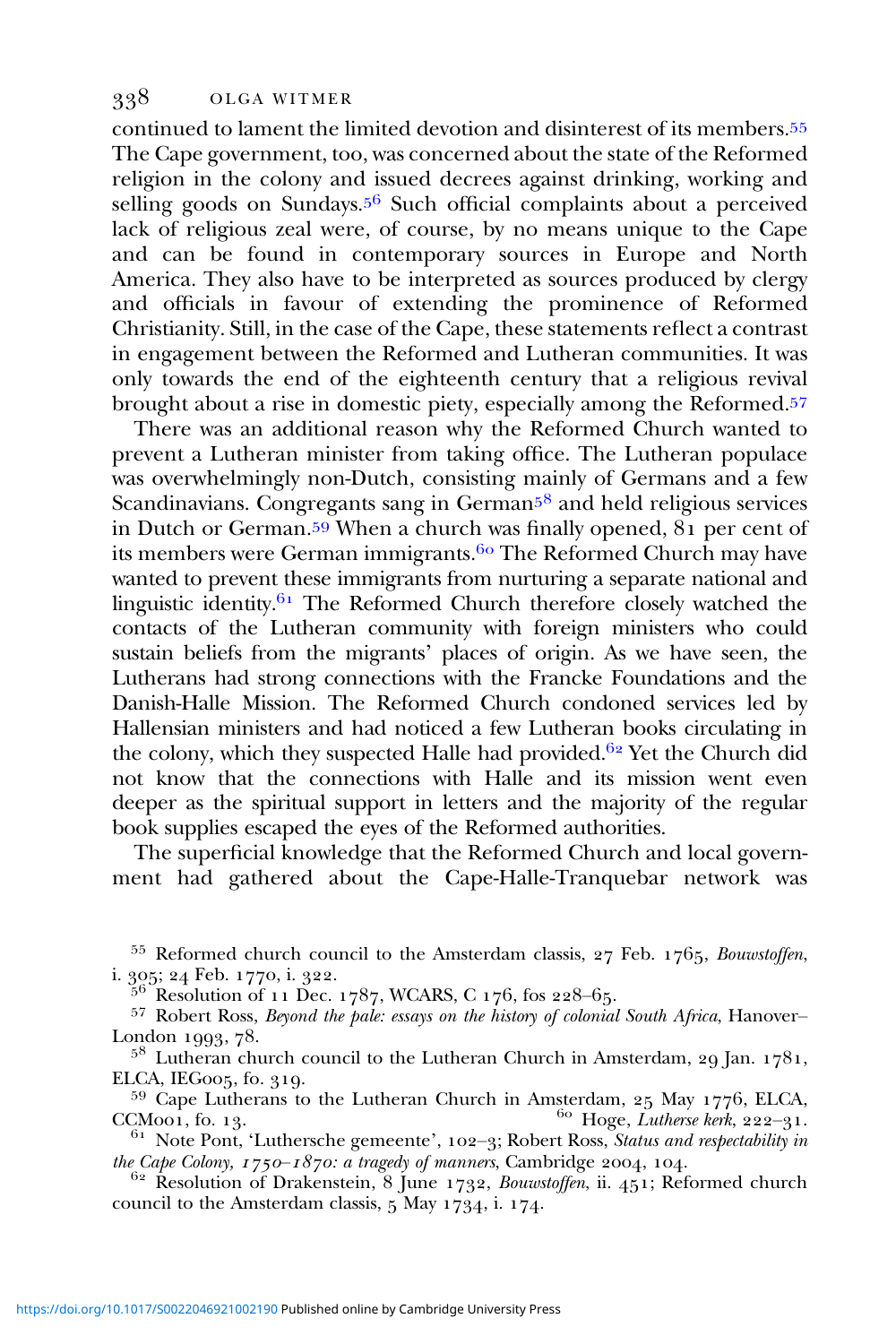nevertheless sufficient to object to a minister with contacts to the Francke Foundations. The Lutherans had their eyes set on a candidate from Halle<sup>63</sup> and proposed Christiaan Frederik Blettermann, the son of a German immigrant and alumnus of the Francke Foundations' Latin school, who was now minister in his father's native town of Sondershausen.<sup>64</sup> The Cape Lutheran Daniel Gottfried Karnspeck, who had briefly studied theology at the University of Halle,  $65$  also expressed his wish to fill the post in the name of the Danish-Halle Mission.<sup>66</sup> The Reformed Church, however, stated that they would rather have a Dutch-born pastor, and certainly not a Dane or another foreigner to 'maintain peace between us and our brethren [Lutherans]'.<sup>67</sup> Governor Joachim van Plettenberg (s. 1774–85) and the *Heren* XVII, too, only wanted a Dutch-born pastor.<sup>68</sup> The authorities realised that the Christian community could factionalise if a future Lutheran Church united foreign nationals and their faith under one roof. The government and Church therefore wanted to avoid installing a Lutheran pastor who was affiliated with Halle and its mission, someone who could only fuel connections with the Holy Roman Empire.

# Establishment of a Lutheran Church and return to the Reformed Church,  $1780 - 1820$

Cape Lutherans received recognition in  $1779$  and inaugurated their church the next year. Governor Tulbagh's death in  $1771$  and the completion of the storehouse-church had sparked renewed incentives to petition for recognition. This time the Lutherans employed a different strategy. The Lutheran Church in Amsterdam directly approached the Heren XVII without informing the Cape government. The Reformed authorities in Cape Town and Amsterdam were therefore unable to appeal to the Cape government and the Heren XVII. The Heren XVII provisionally granted the Cape Lutherans freedom of religion, which translated into an official

<sup>&</sup>lt;sup>63</sup> Nikolaus Dal and others to Francke, 30 Jan. 1744, AFSt/M 1 B 32: 21.<br><sup>64</sup> Jan Brandes to the Lutheran Church in Amsterdam, 17 Oct. 1778, SAA, 213/

<sup>1350.&</sup>lt;br><sup>65</sup> Matrikel der Martin-Luther-Universität Halle-Wittenberg, ed. Fritz Juntke, Halle 1960, i. 67.

 $\frac{66}{1}$  Christoph Theodosius Walther to Gotthilf August Francke, 27 Aug. 1740, AFSt/M<br>1 H 1b: 18.

 $67$  'opdat dus de vreede tusschen ons ende Broederen des te beeter mag standt grijpen': Reformed church council to the classes in Delft and Schieland, 18 Apr. 1757, Bouwstoffen, i.  $271$ ; Reformed church council to the Amsterdam classis, 7 June  $1742$ , i. 195. Most Danish-Halle missionaries were German. The word 'Dane' refers to someone working for the mission.

 $^{68}$  Hoge, Lutherse kerk, 79; Pont, 'Luthersche gemeente', 110-11.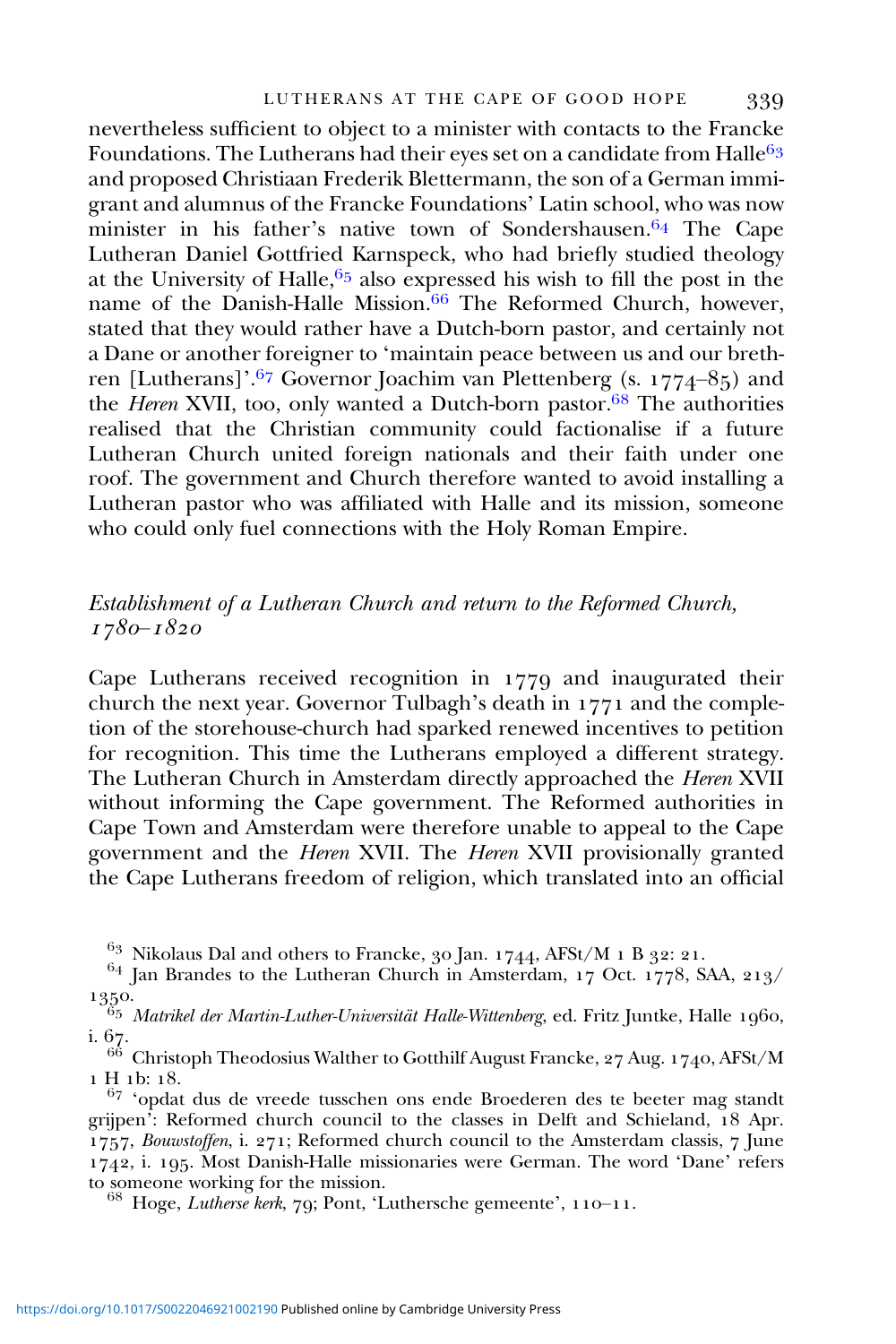charter after the Cape government consented in  $1779$ . The Lutheran Church in Amsterdam nominated the Dutch pastor Andreas Lutgerus Kolver, and the congregation formed a church council and appointed deacons and elders. With the inauguration of the church came full recognition, but not complete equality of Lutheran citizens. Rather, the opening of the church posed new challenges. Disagreements arose between the Churches over baptism and the church building, and Lutherans started to be excluded from high government positions. As a result of these disagreements, increasing numbers of Lutherans returned to the Reformed Church in order to secure career prospects for their families.

Recognition of the Lutheran faith entailed greater visibility of the community, which both the Cape government and the Reformed Church tried to counter. The authorities did not want the church building to underline the public presence of the community and vie for hegemony with the Reformed Church in Cape Town's architectural landscape. This created tension when the Lutherans laid out their plans to elevate the storehouse to a proper church. While the Lutheran church in Batavia was hidden behind a wall and trees, the Cape Lutherans envisaged a church that would make 'a visual statement of its importance'.<sup>69</sup> Yet they were not allowed to enhance the building with an altar, pulpit, tower, spire, clock or bells.<sup>70</sup> The building was therefore deceptively modest from the outside, with subtly sculpted swags adorning the front façade that joined a small steeple (see [Figure](#page-15-0)  $_2$ ). The design and execution of the façade were the work of the German sculptor Anton Anreith.<sup>71</sup> Foreign sojourners remarked how strange they found a church with an elaborate façade, rather than a spire. Visitors variously described the exterior as 'a short pyramid' with 'voluminous festoons' and 'three or four chubby figures … perched ... rather clumsily on the roof'.<sup>72</sup> This unconventional façade was removed during maintenance work in  $1818-20$ , and was replaced by a clock tower, now permitted under the religiously more lenient British rule (see [Figure](#page-16-0)  $\frac{1}{3}$ . The initial architectural restrictions prompted the

<sup>69</sup> Andrew Spicer, "Hic coeli porta est, hic domus ecce dei": Lutheran Churches in the Dutch world, c.  $1566-1719^7$ , in Andrew Spicer (ed.), *Lutheran Churches in early modern Europe*, Farnham–Burlington, Vr 2012,  $465-7$ .

modern Europe, Farnham–Burlington, Britain at the Cape,  $1795$  to  $1803$ , Johannesburg 1992, 147; Pohle travel diary, *Neuere Geschichte*, 858, AFSt/M 2 E 18: 1.

 $\frac{7}{11}$  Minutes, 1765–1809, ELCA, IEGoo1, entry for 3 May 1791.<br><sup>72</sup> Christian Ignatius Latrobe, *Journal of a visit to South Africa, in 1815, and 1816*, London 1818, 34; The Cape journals of Lady Anne Barnard,  $1797-1798$ , ed. Antony M. Lewin Robinson, Cape Town 1994, 274; Robert Semple, Walks and sketches at the Cape of Good Hope, 2nd edn, London 1805, 16.

 $\hat{7}^3$  Cosmo de Bosdari, Anton Anreith: Africa's first sculptor 'less permanent than bronze', Cape Town 1954,  $78-9$ ; Hoge, Lutherse kerk,  $82$ , 216. With the Articles of Capitulation of  $1806$ , the British administration promised that burghers could continue to practise their religion as under Batavian rule, but in reality the government was more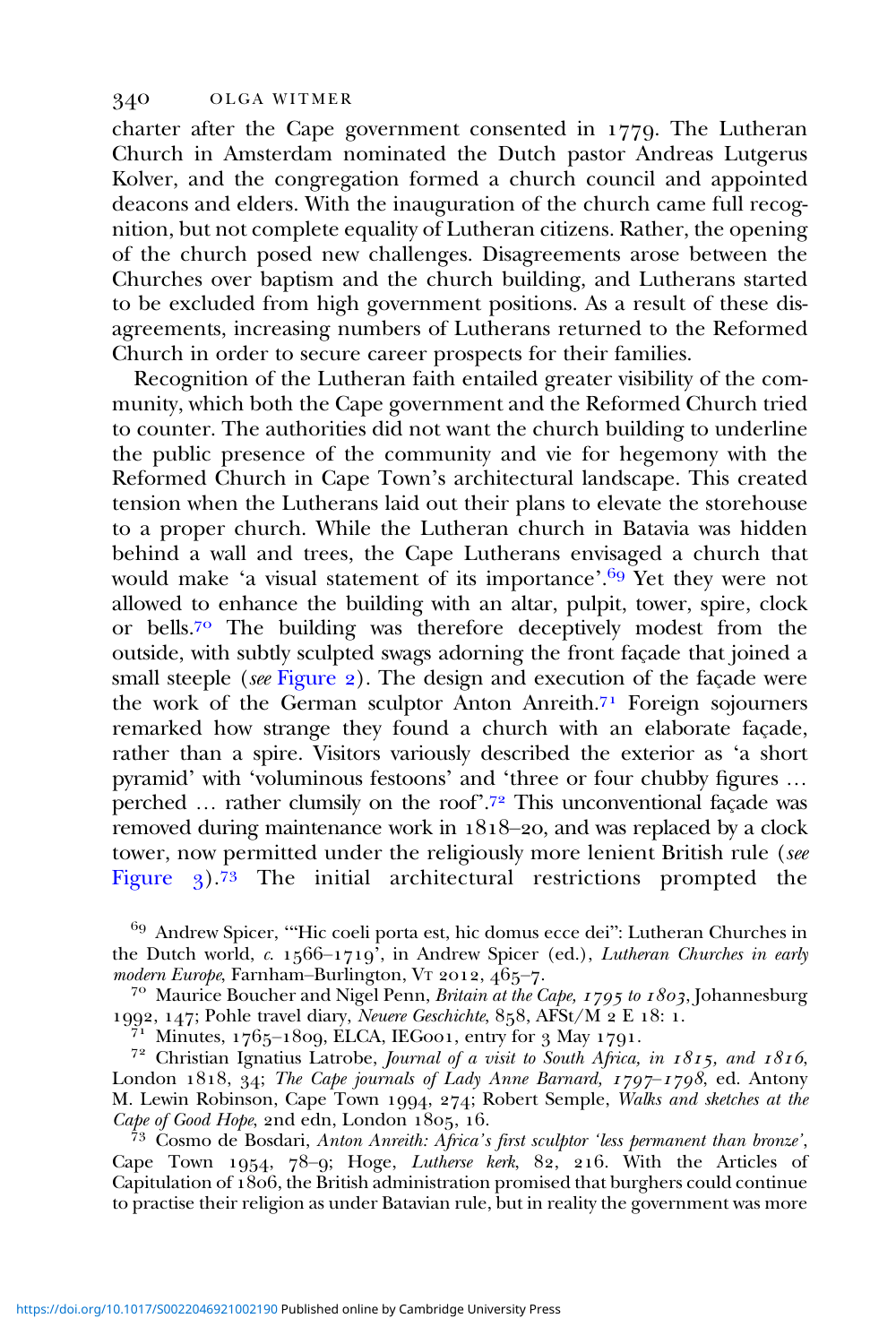<span id="page-15-0"></span>

Figure 2. The Lutheran church, 1797: Lady Anne Barnard, 'The Lutheran church in Cape Town' (detail), National Library of South Africa, Cape Town, MSB 68, INIL 7058. Reproduced courtesy of the National Library of South Africa: Cape Town campus.

lenient towards the Lutherans, who stood closer to Anglican theology than other Christian denominations. There was resistance from the Cape government, Reformed clergymen and the Cape population to the presence of Catholic priests, the London Missionary Society and Methodists in the first decades of British rule. These struggles mirrored intolerance within the Anglican Church against Nonconformists in Britain, and a greater acceptance of Lutheranism. I am grateful to the reviewer for pointing out this parallel. See Maurice Boucher, 'Ex glande quercus: Bishop Griffith at the Cape, the Catholic background,  $1803 - 1837$ , and the first frontier "visitation" of  $1838'$ , Historia  $xi/4$  (1966), 250-1, 253-4. For the Articles of Capitulation see 'Articles of capitulation', Kaapsche Courant, 11 Jan. 1806.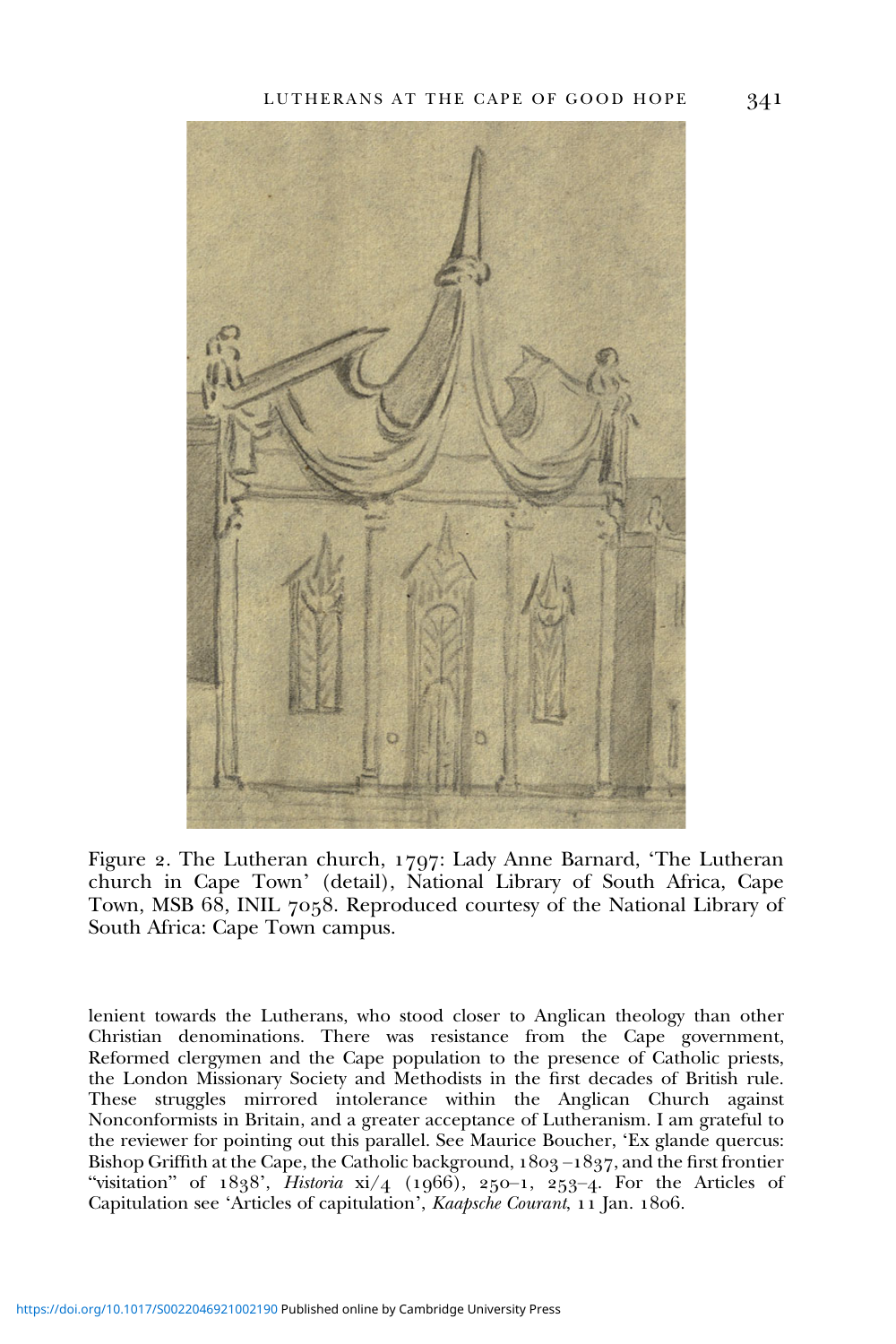<span id="page-16-0"></span>

Figure 3. The Lutheran church tower from 1818: Arthur Elliott, 'The Lutheran church in Cape Town' (detail), early twentieth-century photograph, WCARS, E 7934. Reproduced by kind permission of the Western Cape Archives, Cape Town.

Lutherans to concentrate on the interior, for which Anreith constructed a grand wooden pulpit with two figures of Hercules supporting the stage which emphasised the significance of their church as the only recognised denomination besides the Reformed Church. The Lutherans employed architecture to demonstrate pride in their recognition as much as to contest their still inferior status.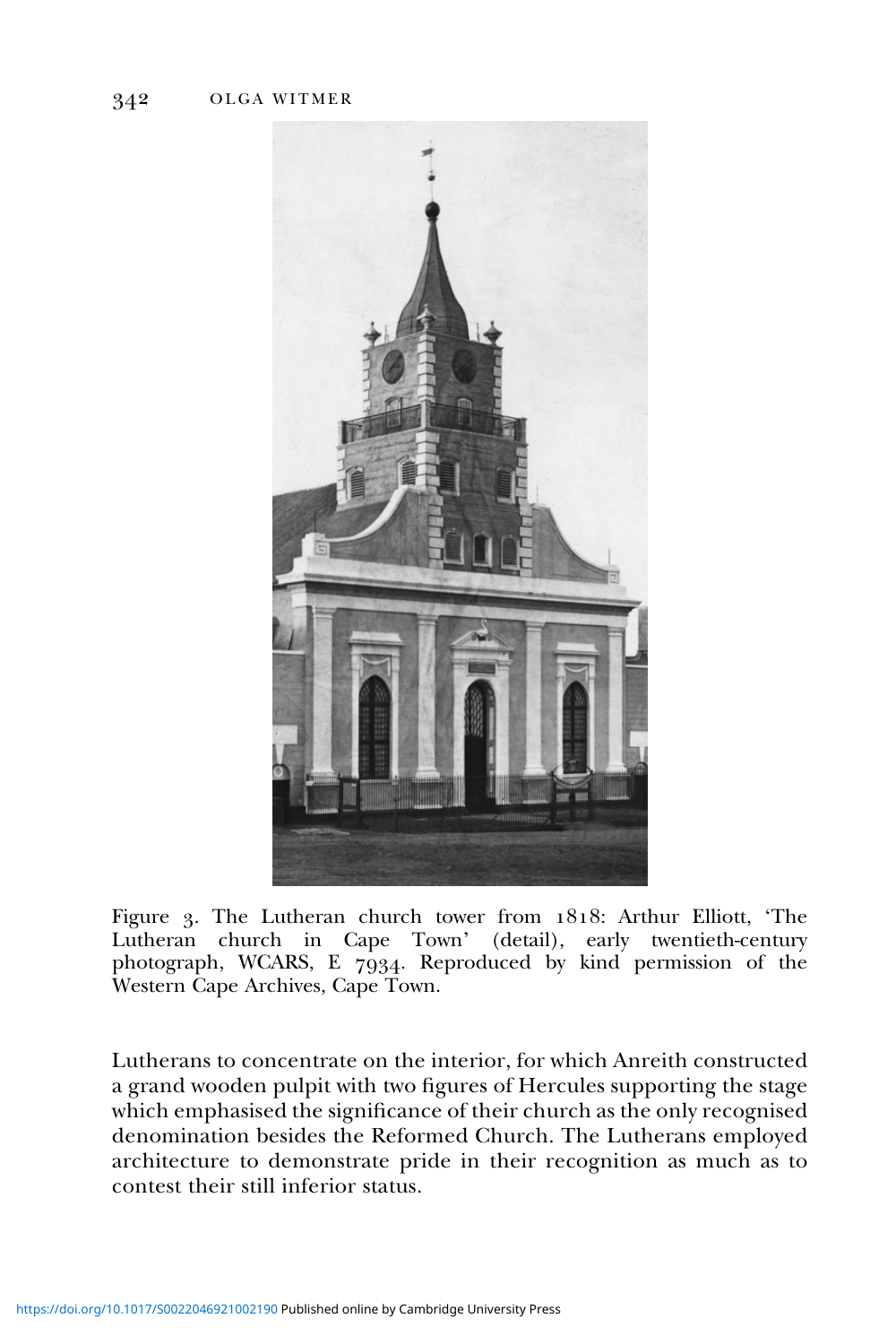Career prospects for Lutherans worsened as their wish for recognition became more pronounced. Lutherans had initially obtained high posts in government<sup>74</sup> but this changed towards the  $177$  os when it became an informal requirement for Company officials to be Reformed.<sup>75</sup> Some Lutherans converted in order to secure positions, such as Otto Lüder Hemmy, a high Company official and elder of the Lutheran community who converted in 1776, $^{76}$  three years after his promotion to vice-governor.<sup>77</sup> Lutherans who anticipated that their employment would suffer did not attend the Lutheran church after its inauguration, and the community shrank from 1,000 adherents in  $1776$  to  $441$  in 1780.78 The membership list of the 1780 congregation includes only four people who had signed the first petition of  $1742$ , and nine descendants of the original signatories. The remaining signatories had been unable or unwilling to pass on their religion to their children, or had returned to Europe.<sup>79</sup> In the 1780s new regulations came into place that excluded Lutherans from government positions. The Heren XVII decided that no Lutheran could serve on the Councils of Policy and Justice and no more than half of the lower councils should be made up of Lutherans.<sup>80</sup> Seven officials lost their positions or were no longer considered for positions because of their faith. $8<sup>1</sup>$  Unlike the previous decades, when the pragmatic Cape government accepted the non-Reformed into senior posts, after recognition of the Lutheran faith the Heren XVII successfully enforced their exclusion from the highest echelons of the colonial administration.<sup>82</sup> For as long as Dutch rule continued, being Reformed was the precondition for a career in government, which prompted Lutheran families to return to the Reformed Church.

Lutherans also returned to the Reformed Church so long as they were not allowed to baptise or confirm their children in their own faith. Cape Lutherans were theoretically subject to the same regulations as their

<sup>74</sup> Reformed church council to the Amsterdam classis,  $7 \text{ Jan. } 1766$ , *Bouwstoffen*, i. 310.<br><sup>75</sup> This was also the case in Batavia: Max de Bruijn, 'The Lutheran congregation at

Batavia, 1743–1800', Documentatieblad voor de geschiedenis van de Nederlandse zending en overzeese kerken ii/1 (1995), 4, 16–17.

<sup>76</sup> Reformed church council to the Amsterdam classis,  $24$  Jan.  $1776$ , *Bouwstoffen*, i.  $436$ .<br><sup>77</sup> Otto Friedrich Raum, 'Otto Lüder Hemmy', in Coenraad Beyers (ed.), *Dictionary* of *South African biography*, Cape Tow

<sup>78</sup> Hoge, *Lutherse kerk*, 222–31.<br><sup>79</sup> Reino Ottermann, 'Die kerkmusiek in die Evangeliese Lutherse Kerk in Strandstraat, Kaapstad, tussen 1780 en 1880', unpubl. MMus thesis, Stellenbosch 1963,  $4-5$ .

 $\frac{R_{\rm SO}}{80}$  Reformed church council to the Amsterdam classis, 18 Apr. 1786, *Bouwstoffen*, i.<br>85. Hoge, *Lutherse kerk*, 135.

535. See the letters of the *Heren* XVII, in the resolution of  $25$  May  $1784$ , WCARS, C  $166$ ,  $\frac{166}{1788}$ , C fos 365-404; resolution of 24 Mar. 1786, C 171, fos 31-45; resolution of 3 June 1788, C  $178$ , fos  $167-94$ .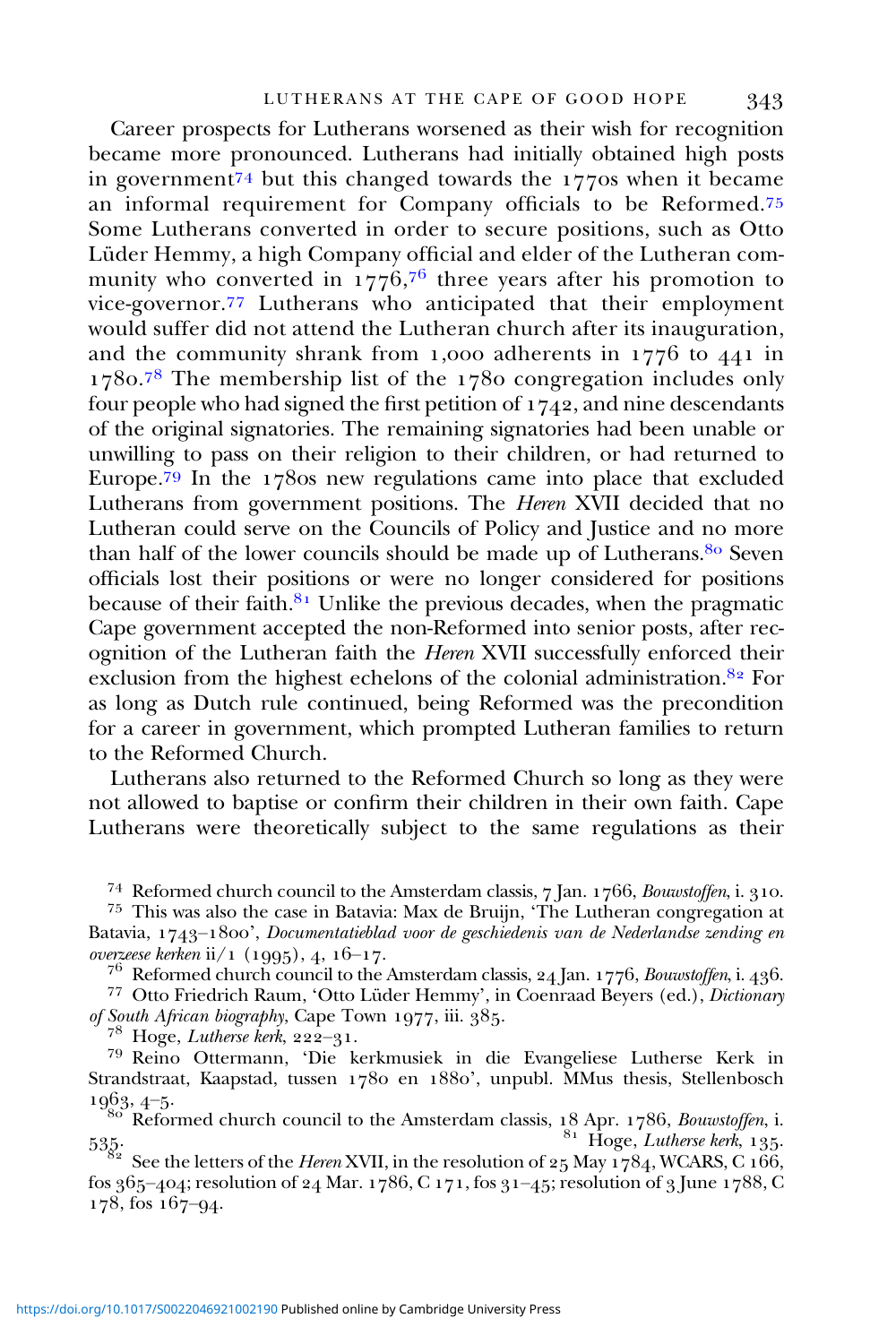coreligionists in Batavia, which stipulated that daughters had to be baptised in the Church of their mothers and sons in the Church of their fathers. Parents could also baptise their children into the Reformed Church regardless of the infant's sex, but not into the Lutheran Church. $8<sup>3</sup>$  The Reformed Church was initially unaware of these regulations, hence the Lutheran pastor baptised as he pleased. As the Reformed authorities acquainted themselves with the Batavian regulations in  $1782$ , they objected that the Lutheran pastor had unlawfully baptised the daughter of a Lutheran father and Reformed mother, and had confirmed four children.<sup>84</sup> The Lutheran church council argued that they had been granted freedom of religion on the same conditions as the Lutherans in Amsterdam and Batavia. In these cities couples could baptise their children in the Church they preferred, whether it be Lutheran or Reformed.<sup>85</sup> But the Lutherans knew they strained the truth. They had been advised by their friend Jan Brandes, Lutheran minister in Batavia, who welcomed any new member who had been sufficiently instructed in the Lutheran faith. 'Your church disputes are truly saddening & very tricky. We are not watched so intensely here', Brandes wrote to Rönnenkamp, a Lutheran elder in Cape Town.  $86$  Brandes wrote he had not baptised a daughter of a Lutheran father yet, but had heard it was subject to a fine of  $\frac{900}{100}$  to  $\frac{500}{100}$ rixdollars.<sup>87</sup> The minister stressed that his friends at the Cape should maintain good relations with the Reformed, as 'a religious war with the dominant denomination is somewhat hard to endure'.<sup>88</sup> The Lutheran Church in Amsterdam, however, did not see any confirmation from Batavia that Brandes's baptismal practices were lawful.<sup>89</sup> From  $1789$  Lutheran baptisms in Cape Town became subject to stricter control and the church council had to present a list of christenings that year.<sup>90</sup> Meanwhile, the *Heren* XVII investigated whether the regulations were still in force in Batavia, to which they received an affirmative response. The matter was finally settled with a novel solution in 1786. While the Cape had to follow the same rules as Batavia which meant that Lutherans could not baptise

<sup>83</sup> Hesse, 'Eenige nawijzingen', 190. Note also De Bruijn, 'The Lutheran congregation at Batavia', 19, 22 n.  $64$ .

<sup>84</sup> Resolution of 6 Nov. 1782, WCARS, C 163, fos 240–52; Hoge, *Lutherse Kerk*, 108.<br><sup>85</sup> Resolution of 10 Dec. 1782, WCARS, C 163, fos 262–99.<br><sup>86</sup> 'Waarlyk Uwe Kerkelyke disputen zyn verdrietelyk & zeer netelig. Wy heb zulke scherpe ogen op onze handen niet': Brandes to Rönnenkamp,  $18$  Mar.  $1784$ , RMA, NG- $1985-7-6-8$ .

 $87$  The Amsterdam classis mentioned a fine of  $500$  rixdollars: Amsterdam classis to

the VOC chamber in Amsterdam, 30 Oct. 1786, Bouwstoffen, ii. 232.<br><sup>88</sup> 'Een religie oorlog met de dominerende kerkelyken is wat te zwaar om uit te houden': Brandes to Rönnenkamp, 1783, RMA, NG-1985-7-6-8.

<sup>89</sup> Lutheran Church in Amsterdam to the Lutheran church council, 7 June 1784, ELCA, CCC<sub>001</sub>, fo. 62.  $\frac{90 \text{ Pont}}{118}$ , 'Luthersche gemeente', 118.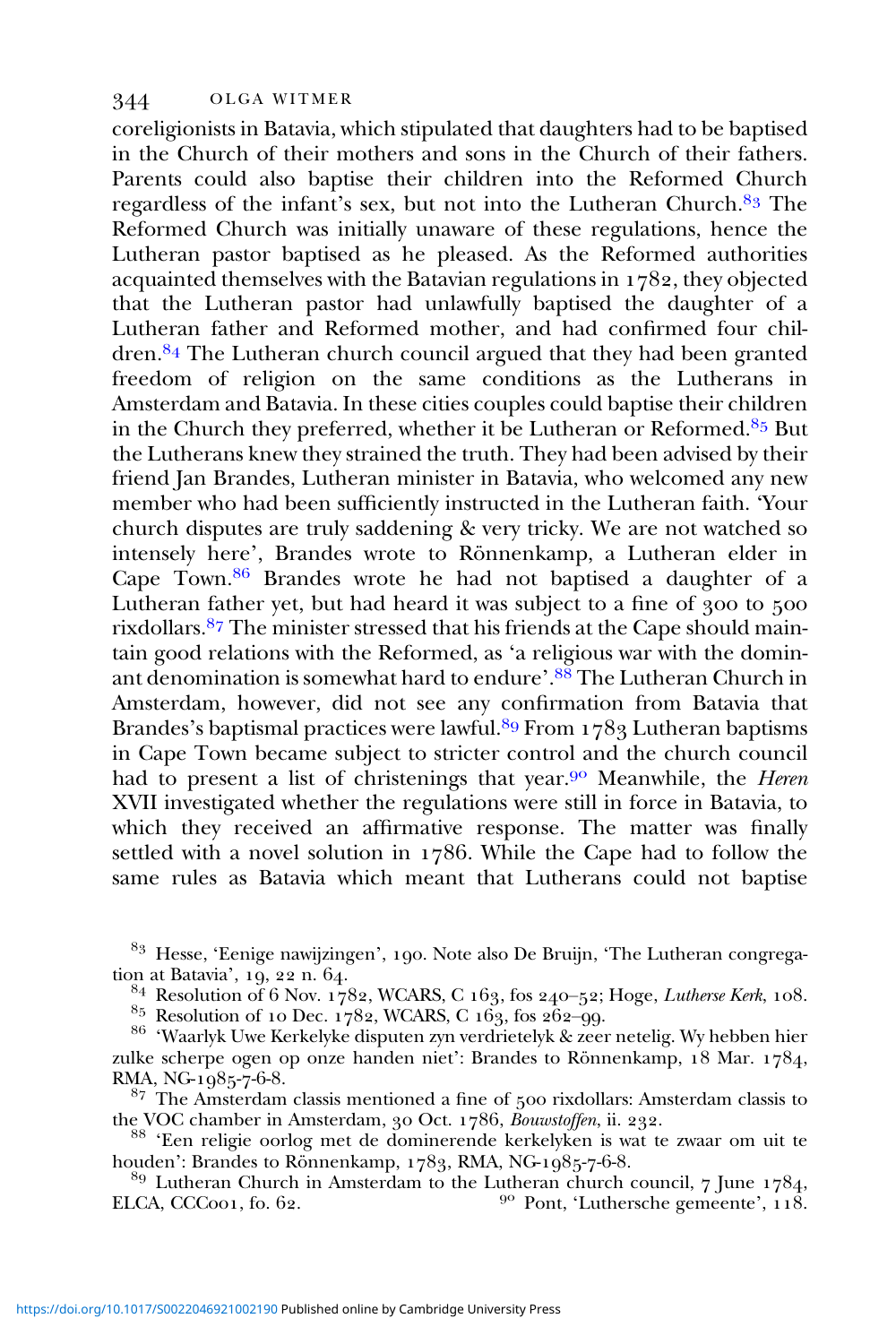daughters of a Lutheran father and a Reformed mother, new members could be confirmed from the age of eighteen. $9<sup>1</sup>$ 

The rule of the VOC at the Cape came to an end in 1795. The following short periods of British ( $1795-1803$ ) and then Dutch rule ( $1803-6$ ) marked a new phase of religious tolerance. During British rule, the Lutherans baptised freely, and they could serve in government without restrictions.<sup>92</sup> When the Cape fell into Dutch hands again between  $1803$ and 1806 under the rule of the Batavian Republic, the new commissioner-general Jacob Abraham Uitenhage de Mist introduced a church order that perpetuated religious freedom as it proclaimed religious parity of all denominations.<sup>93</sup> This new church order echoed the religious reforms of the Batavian Republic ( $1795-1806$ ), where all denominations received legal equality in  $1798$  and non-Reformed citizens were admitted to public office. The Reformed Church was no longer privileged.<sup>94</sup> However, the improved legal position of the Cape Lutheran congregation under Batavian rule could not prevent a decline in membership. The church council observed that the children of their most eminent members had returned to the Reformed Church for baptism and catechesis. 95 By 1805 the number of members had stagnated.  $96$  The Lutheran minister, Christian Heinrich Friedrich Hesse (s.  $1800-17$ ), deduced that the decree that VOC employees had to be Reformed still showed effect, and the disputes over baptism between the two Churches hampered further growth. In addition, most families in the rural districts lived closer to a Reformed church. The pastor estimated that there were not more than twenty families of which all members were Lutheran.<sup>97</sup> Hesse penned his observations when the Cape had grown from a small maritime replenishment service into an expanding colony. Migration into the frontier regions meant that by the turn of the nineteenth century, some colonists lived several hundred kilometres from Cape Town, and had to

<sup>91</sup> Heren XVII to the Cape government, 29 Apr. 1786, SAA, 213/1350.<br><sup>92</sup> Pont, 'Luthersche gemeente', 120.<br><sup>93</sup> A. H. Murray, 'Jacob Abraham Uitenhage de Mist', in D. W. Krüger (ed.),<br>*Dictionary of South African biogra* 

<sup>94</sup> Jacob Cornelis Riemens, 'Een periode van emancipatie: twee erkende Lutherse kerkgenootschappen komen tot stand,  $1798-1848$ , in Kosterus Gerard van Manen (ed.), Lutheranen in de Lage Landen: geschiedenis van een godsdienstige minderheid, ca.<br>1520–2004, Zoetermeer 2011, 411–13, 758.

<sup>95</sup> Reformed church council to the Amsterdam classis, 21 Aug. 1787, Bouwstoffen, i. 549; Lutheran church council to the Lutheran Church in Amsterdam,  $25$  Feb. 1788, ELCA, IEGoos, fo. 421.

 $9^6$  There were 441 members of the Lutheran Church in 1780, 474 Lutherans in the colony in 1792 and 400 to 500 members in 1805: Hesse, 'Eenige nawijzingen', 191; Hoge, Lutherse kerk,  $146.$  <sup>97</sup> Hesse, 'Eenige nawijzingen', 191-2.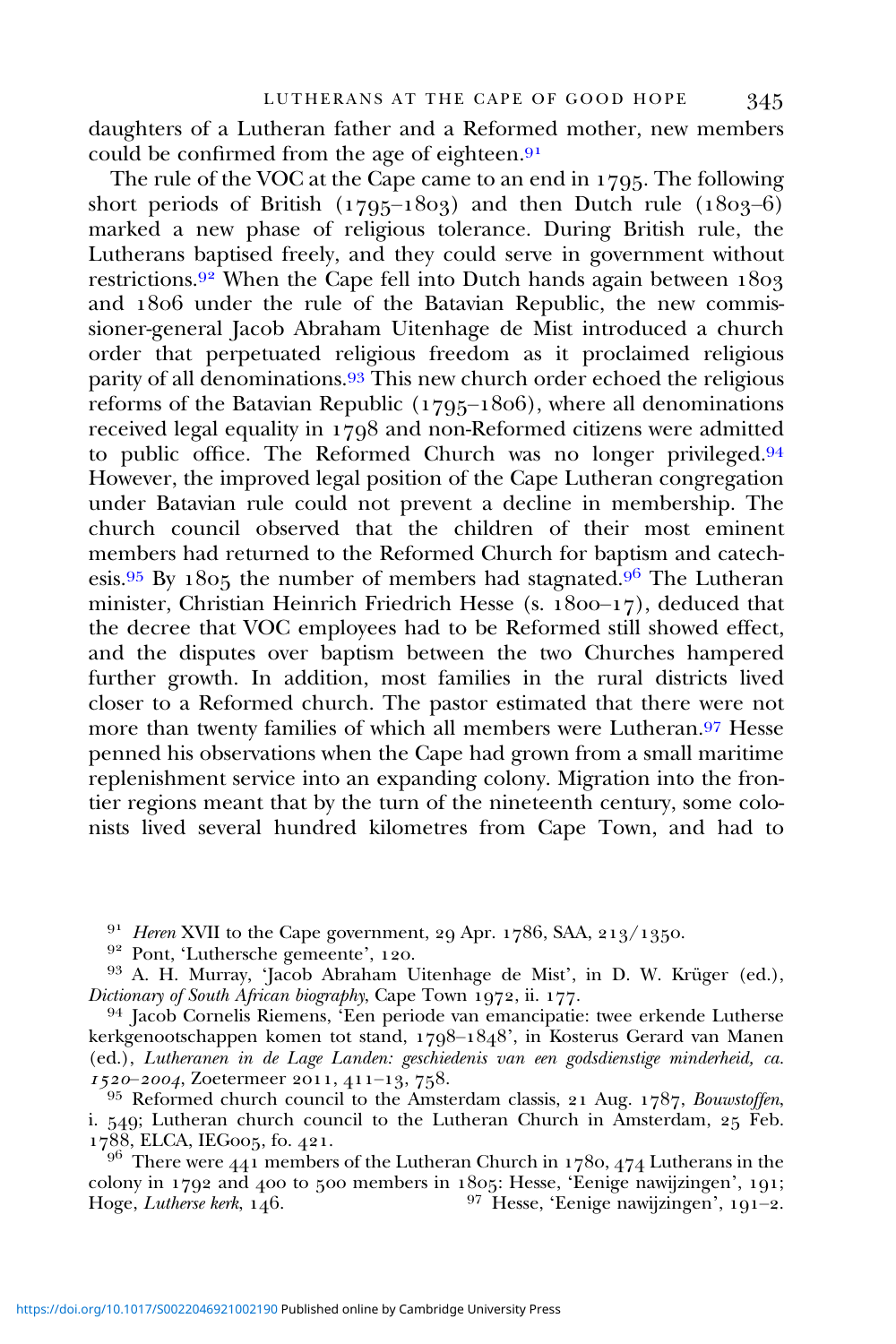travel up to multiple weeks to reach the city. $9^8$  As a result, Lutheranism became an overwhelmingly urban movement. In  $1792$  there were  $459$ Lutherans in Cape Town, but only fifteen resided further inland. The Reformed population, by contrast, numbered  $641$  members in the city and  $1,408$  outside of Cape Town.<sup>99</sup> Hesse's statements also reflect a change in zeal among the Lutheran population which indicates that their distance from the Lutheran Church was not only geographical but also emotional. Hesse lamented in  $1815$  that 'the indifference of the congregation had long ago caused many of them, which were formerly considered as of the greatest importance, to be abandoned, and that, if the minister were entirely to relax in the performance of his duties, it would give to most of them very little concern'.<sup>100</sup> Hesse, an alumnus of the Francke Foundations' Latin School and a theology graduate of the University of Göttingen,<sup>101</sup> was the type of candidate whom Cape Lutherans a generation earlier so longed for. Instead, Hesse signalled the evolving religious affiliations of his church members. Although Lutherans now had free choice over which church they attended, they succumbed to practical and career-driven motivations to secure their livelihoods. A growing number of Lutherans had returned to the Reformed Church to complete their integration into Cape society.

Lutherans at the Cape of Good Hope adapted their religious activities to the changing religious and political climate. Lutherans chose whether they worshipped in the Reformed or Lutheran tradition out of a strategic imperative as much as personal preference. During the first decades of Dutch rule, Lutherans either returned to Europe for religious reasons or worshipped in the Reformed Church. These churchgoers could be only nominal members of the Reformed Church and uphold their Lutheran faith clandestinely. From the eighteenth century, many Lutherans attended irregular clandestine services while they took part in Reformed services for the rest of the year. Once the Lutherans opened their church in  $1780$ , the congregation shrank as an increasing number of families returned to the Reformed Church to secure their career prospects. The Protestant population of the early modern Cape cannot therefore be easily divided into Lutherans and Reformed. Instead, Lutherans alternated between compliance and resistance.

 $9<sup>8</sup>$  In 1776 Rönnenkamp wrote that Lutherans often returned to Europe because they lived too far from Cape Town to attend services there: Rönnenkamp to Alberti,  $25$  May 1776, ELCA, IEGoo5, fo. 216. <sup>99</sup> Hoge, *Lutherse kerk*, 145–6.

 $\frac{M_{\text{1}}}{M_{\text{2}}}\sum_{i=1}^{M_{\text{2}}}\frac{M_{\text{2}}}{M_{\text{2}}}\int_{\text{2}}^{M_{\text{2}}}\rho_{i}^{i}$  Matriculation of  $\gamma$  Apr. 1783, AFSt/S L 6, fo. 67; Leerredenen van wylen den Eerwaarden Heer F.H. Hesse, ed. J. R. F. Kaufmann, Hanover  $1833, 4-6, 8-9$ .